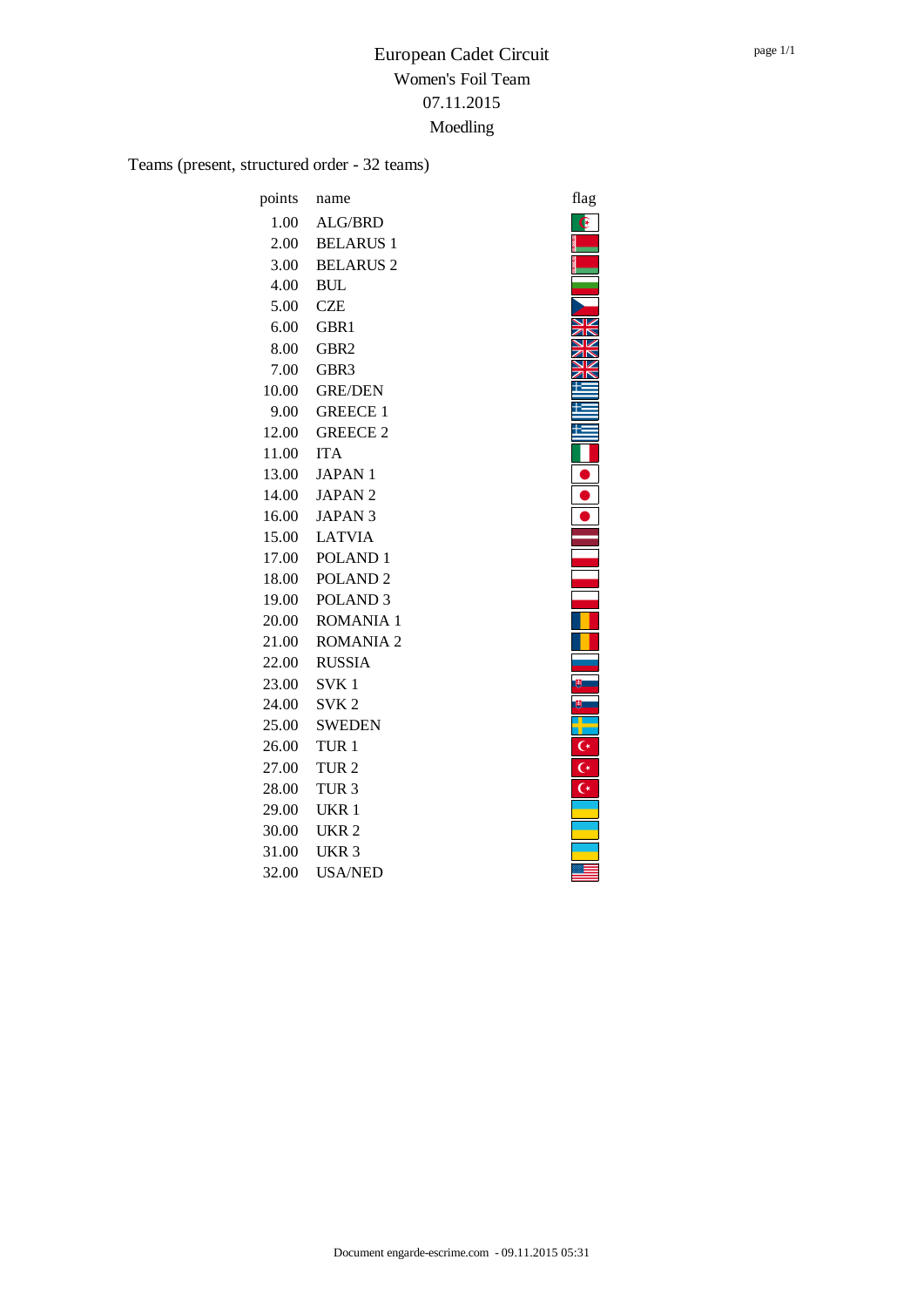Fencers (present, structured order - 105 fencers)

| name and first name          | flag                | team               | d.o.b.     | lic. |
|------------------------------|---------------------|--------------------|------------|------|
| <b>MEBARKI</b> Marie         | $\bullet$           | ALG/BRD            |            |      |
| <b>TAHTAIT Yasmin</b>        | $\bullet$           | ALG/BRD            |            |      |
| THÜRMER Caecilia             | $\bullet$           | ALG/BRD            |            |      |
| ANDREYENKA Hanna             |                     | <b>BELARUS 1</b>   | 21/7/2000  |      |
| <b>ANDREYENKA Yana</b>       |                     | <b>BELARUS 1</b>   | 21/7/2000  |      |
| MALASHINA Yuliya             |                     | <b>BELARUS 1</b>   | 6/9/2000   |      |
| ZAKHARAVA Dziyana            |                     | <b>BELARUS 1</b>   | 30/3/1999  |      |
| LAZAREVA-SKRANZHEVSKAYA Yana |                     | <b>BELARUS 2</b>   | 12/7/2000  |      |
| <b>LEVINA</b> Liubou         |                     | <b>BELARUS 2</b>   | 28/6/1999  |      |
| SELIVONIK Khrystsina         |                     | <b>BELARUS 2</b>   | 23/8/2000  |      |
| KOLEVA Gabriela              |                     | <b>BUL</b>         | 17/3/2000  |      |
| MIHALEVA Viktoriya           |                     | <b>BUL</b>         | 7/7/2001   |      |
| PANDOVA Dobromira            |                     | <b>BUL</b>         | 6/10/2000  |      |
| STILIYANOVA Tea              |                     | <b>BUL</b>         | 20/7/2000  |      |
| <b>MACKO</b> Michaela        |                     | <b>CZE</b>         | 23/2/2000  |      |
| <b>MALICKOVA Eliska</b>      |                     | <b>CZE</b>         | 2/6/2002   |      |
| SEDLAKOVA Isabela            |                     | <b>CZE</b>         | 25/7/2003  |      |
| <b>FAIRMAN</b> Charlotte     | ▧<br>7 <sup>8</sup> | GBR1               |            |      |
| <b>HOME Amy</b>              |                     | GBR1               |            |      |
| <b>VOESTE Mara</b>           |                     | GBR1               |            |      |
| <b>CAMPELL Alice</b>         |                     | GBR <sub>2</sub>   |            |      |
| <b>GRANVILLE Bronwin</b>     |                     | GBR <sub>2</sub>   |            |      |
| <b>SHAW Rachel</b>           |                     | GBR <sub>2</sub>   |            |      |
| <b>BROWN</b> Madeline        |                     | GBR <sub>3</sub>   |            |      |
| <b>HUGES</b> Phobe           |                     | GBR3               |            |      |
| PATEL Serina                 |                     | GBR3               |            |      |
| GEORGOPOULOU Ekavi           |                     | GRE/DEN            | 11/8/2000  |      |
| <b>GEROSIDERI</b> Pinelop    |                     | <b>GRE/DEN</b>     |            |      |
| <b>JORGENSEN Laeticia</b>    |                     | <b>GRE/DEN</b>     |            |      |
| <b>SCHWENSEN Solgrum</b>     |                     | <b>GRE/DEN</b>     |            |      |
| DIMITRIADOU Monika           |                     | <b>GREECE 1</b>    | 26/6/1999  |      |
| KOSTOPOULOU Flora            |                     | <b>GREECE 1</b>    | 3/11/1999  |      |
| NIKOLAIDOU Aggeliki          |                     | <b>GREECE 1</b>    | 3/11/1999  |      |
| APIDOPOULOU Antonia          |                     | <b>GREECE 2</b>    | 8/1/2001   |      |
| <b>MARKANTONAKI Maria</b>    |                     | <b>GREECE 2</b>    | 14/4/1999  |      |
| PEDIADITAKI Marina Eleni     |                     | <b>GREECE 2</b>    | 9/3/2002   |      |
| <b>BARALDI</b> Bianca        |                     | <b>ITA</b>         | 2/4/1999   |      |
| FAVARETTO Martina            |                     | <b>ITA</b>         | 15/11/2001 |      |
| <b>RICCI</b> Marta           |                     | <b>ITA</b>         | 24/5/2000  |      |
| <b>AZUMA</b> Sera            |                     | <b>JAPAN1</b>      | 20/8/1999  |      |
| <b>TSUJI Sumire</b>          |                     | <b>JAPAN1</b>      | 29/11/1999 |      |
| <b>UENO Yuka</b>             |                     | <b>JAPAN1</b>      | 28/11/2001 |      |
| FUKUTSUKA Tokiho             |                     | JAPAN 2            | 8/9/2000   |      |
| <b>KANO</b> Arisa            |                     | JAPAN <sub>2</sub> | 2/6/2000   |      |
| <b>TOSA Yukino</b>           |                     | JAPAN <sub>2</sub> | 3/10/2001  |      |
| HABASHITA Kanna              |                     | JAPAN 3            | 25/6/2001  |      |
| <b>SAKAI Mako</b>            |                     | <b>JAPAN 3</b>     | 9/10/1999  |      |
| <b>TEMIZU</b> Rina           |                     | <b>JAPAN 3</b>     | 16/7/1999  |      |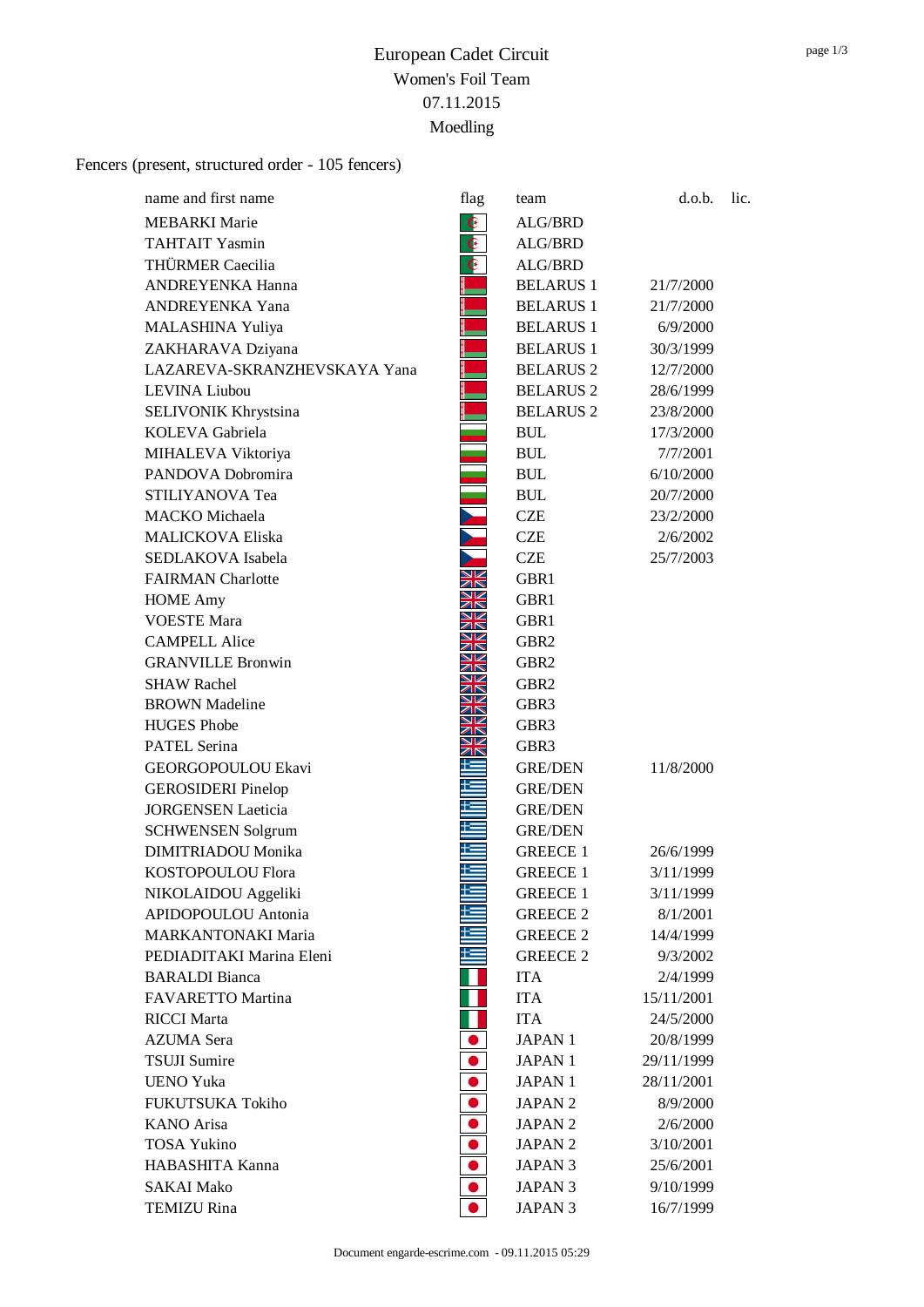Fencers (present, structured order - 105 fencers)

| name and first name         | flag                 | team                | d.o.b.     | lic. |
|-----------------------------|----------------------|---------------------|------------|------|
| <b>IVANOVA D</b>            |                      | <b>LATVIA</b>       |            |      |
| KOTHIERINGER A              |                      | <b>LATVIA</b>       |            |      |
| SOLODKIHA J                 |                      | <b>LATVIA</b>       |            |      |
| <b>JEGLINSKA</b> Aleksandra |                      | POLAND <sub>1</sub> |            |      |
| NIECIECKA Aleksandra        |                      | POLAND <sub>1</sub> |            |      |
| SZABELSKA Olivia            |                      | POLAND <sub>1</sub> |            |      |
| <b>WASILCZUK Dominika</b>   |                      | POLAND <sub>1</sub> |            |      |
| <b>KACZMAREK Marta</b>      |                      | POLAND <sub>2</sub> |            |      |
| KOLIBABKA Julia             |                      | POLAND <sub>2</sub> |            |      |
| NECZYNSKA Adrianna          |                      | POLAND <sub>2</sub> |            |      |
| SUCHOMSKA Zuzaqnna          |                      | POLAND <sub>2</sub> |            |      |
| DYBA Jagoda                 |                      | POLAND <sub>3</sub> | 22/9/1999  |      |
| PIJACZYNSKA Kinga           |                      | POLAND <sub>3</sub> | 25/10/2000 |      |
| SADOWSKA Maria              |                      | POLAND <sub>3</sub> | 4/1/2000   |      |
| <b>CANDESCU Rebeca</b>      |                      | <b>ROMANIA 1</b>    |            |      |
| <b>DRAGHICI Rawca</b>       |                      | <b>ROMANIA 1</b>    |            |      |
| <b>SAVEANU</b> Anca         |                      | <b>ROMANIA 1</b>    |            |      |
| <b>GHEORGAE Andreea</b>     |                      | <b>ROMANIA 2</b>    |            |      |
| <b>SIRBU Teodora</b>        |                      | <b>ROMANIA 2</b>    |            |      |
| <b>VACARASU Raluca</b>      |                      | <b>ROMANIA 2</b>    |            |      |
| <b>BORISENKO</b> Anastasia  |                      | <b>RUSSIA</b>       |            |      |
| KORABLINA Aleksandra        |                      | <b>RUSSIA</b>       |            |      |
| <b>OPAR Marina</b>          |                      | <b>RUSSIA</b>       |            |      |
| <b>BARTALOVA Vivien</b>     |                      | SVK <sub>1</sub>    |            |      |
| CSEFALVAYOVA Kartolina      | ₩                    | SVK 1               |            |      |
| NAGYOVA Kitti               |                      | SVK 1               |            |      |
| UDVARDI Jazmin              |                      | SVK 1               |            |      |
| <b>BODA</b> Barbara         |                      | SVK <sub>2</sub>    |            |      |
| <b>BUDAY</b> Boglarka       |                      | SVK <sub>2</sub>    |            |      |
| <b>GYÖRGY</b> Estter        | ⋓                    | SVK <sub>2</sub>    |            |      |
| <b>ENGELKE</b> Isabelle     |                      | <b>SWEDEN</b>       |            |      |
| <b>ERIKSSON Mimilee</b>     |                      | <b>SWEDEN</b>       |            |      |
| JÄDERLING Miranda           |                      | <b>SWEDEN</b>       |            |      |
| FIRAT Mehlika               | $\mathsf{C}^*$       | TUR <sub>1</sub>    | 27/3/1999  |      |
| <b>GULEN</b> Fatmanur       | $\mathsf{C}^{\star}$ | TUR <sub>1</sub>    | 3/4/1999   |      |
| KARAYAZI Leyla Suzan        | $\mathsf{C}^*$       | TUR <sub>1</sub>    | 23/10/1999 |      |
| <b>TEMEL Kubra</b>          | $\mathsf{C}^{\star}$ | TUR <sub>1</sub>    | 2/7/2003   |      |
| ALIOGLU Nazli Ceren         | $\mathsf{C}^*$       | TUR <sub>2</sub>    |            |      |
| <b>ERTENLI Berna</b>        | $\mathsf{C}^*$       | TUR <sub>2</sub>    |            |      |
| LEVI Lea                    | $\mathsf{C}^*$       | TUR <sub>2</sub>    |            |      |
| OKUMUS Büsra                | $\mathsf{C}^*$       | TUR <sub>2</sub>    |            |      |
| <b>ISMEN</b> Imre           | $\mathsf{C}^\star$   | TUR <sub>3</sub>    |            |      |
| MENTESOGLU Defne            | $\mathsf{C}^\star$   | TUR <sub>3</sub>    |            |      |
| ÖZKURT Elif                 | $\mathsf{C}^*$       | TUR <sub>3</sub>    |            |      |
| <b>BUDENKO</b> Aleksandra   |                      | UKR 1               |            |      |
| <b>KOZLAT Nikoleta</b>      |                      | UKR 1               |            |      |
| SADIY                       |                      | UKR 1               |            |      |
| <b>TARANENKO Anna</b>       |                      | UKR 1               |            |      |
| KOZLOVA Anastasia           |                      | UKR <sub>2</sub>    |            |      |
| <b>KZYRONOS Maria</b>       |                      | UKR <sub>2</sub>    |            |      |
| <b>REBCHUNOVSKA</b>         |                      | UKR <sub>2</sub>    |            |      |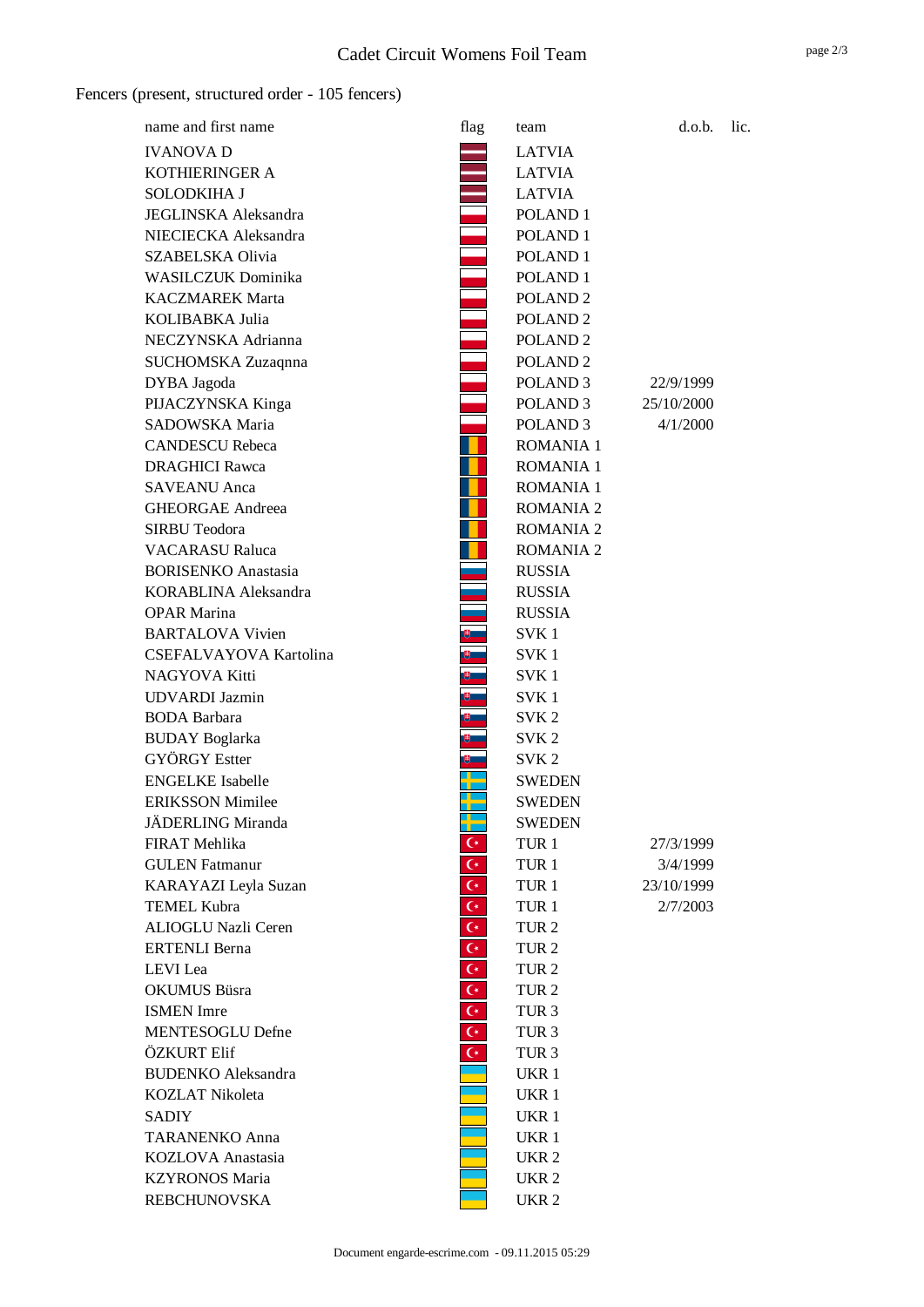### Fencers (present, structured order - 105 fencers)

| name and first name     | flag           | team             | d.o.b.    | lic. |
|-------------------------|----------------|------------------|-----------|------|
| <b>MAMONOVA</b> Sonya   |                | UKR <sub>3</sub> |           |      |
| <b>MORGUN Nadia</b>     |                | UKR <sub>3</sub> |           |      |
| <b>TORTYN Danniela</b>  |                | UKR <sub>3</sub> |           |      |
| DHUIQUE-HEIN Aliya      | ▓▆             | <b>USA/NED</b>   |           |      |
| <b>MEULENAAR Veerle</b> | <u> III.a </u> | USA/NED          | 26/2/2002 |      |
| <b>ZOONS</b> Myrthe     | <b>Second</b>  | <b>USA/NED</b>   | 20/4/1999 |      |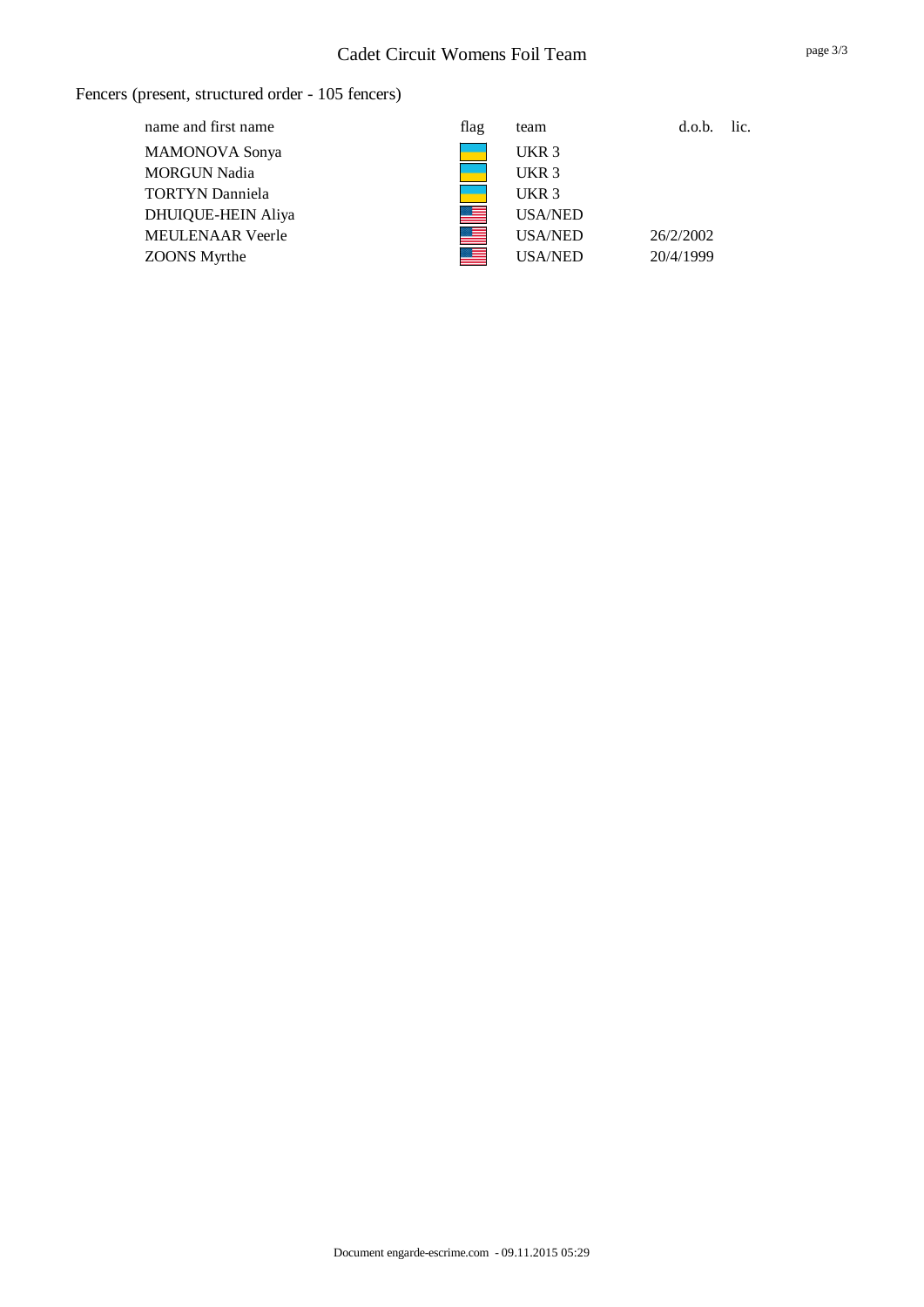Technical directory

Richard MARTIN DI Birgit GRASNEK Johann LOTTSPEICH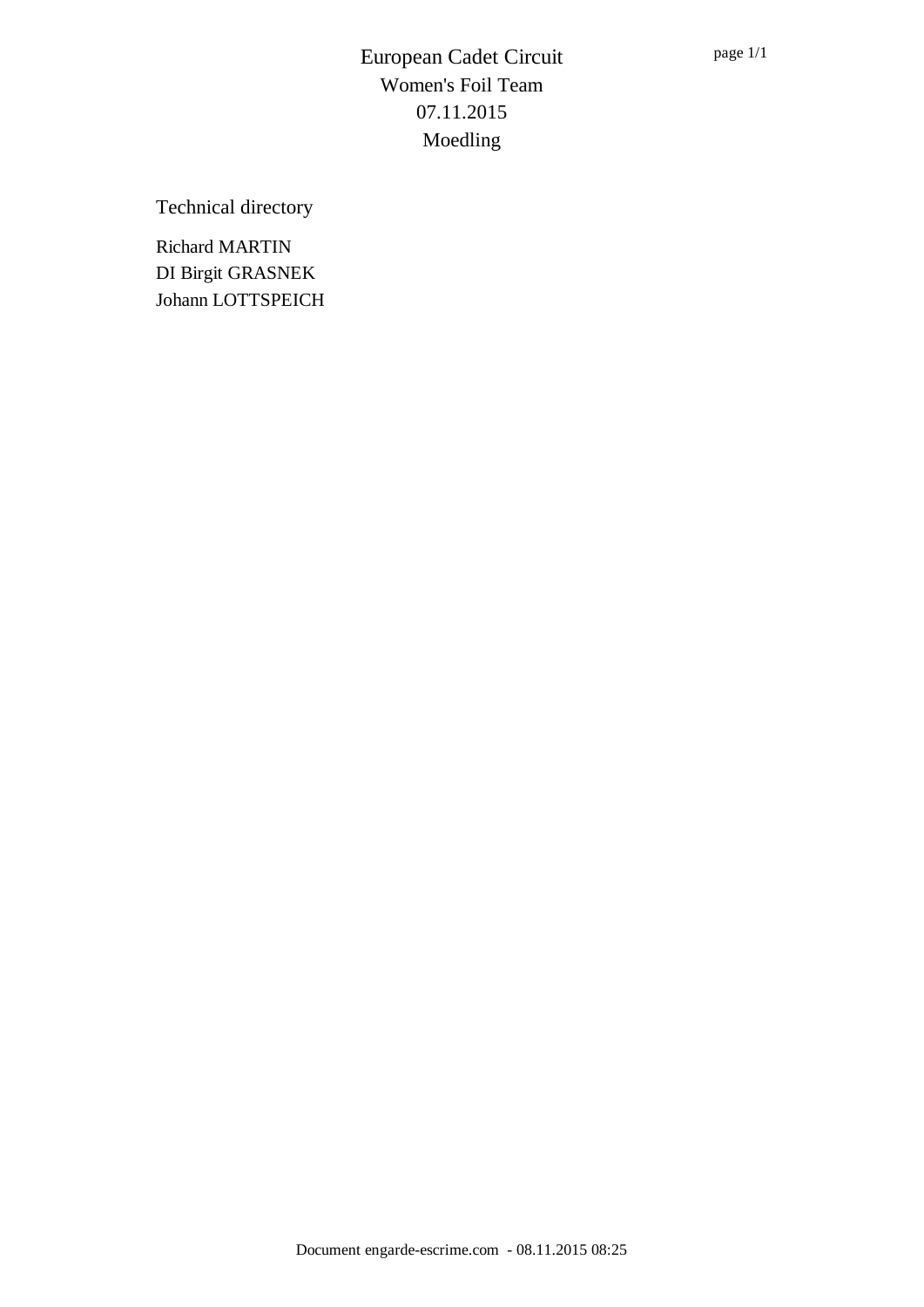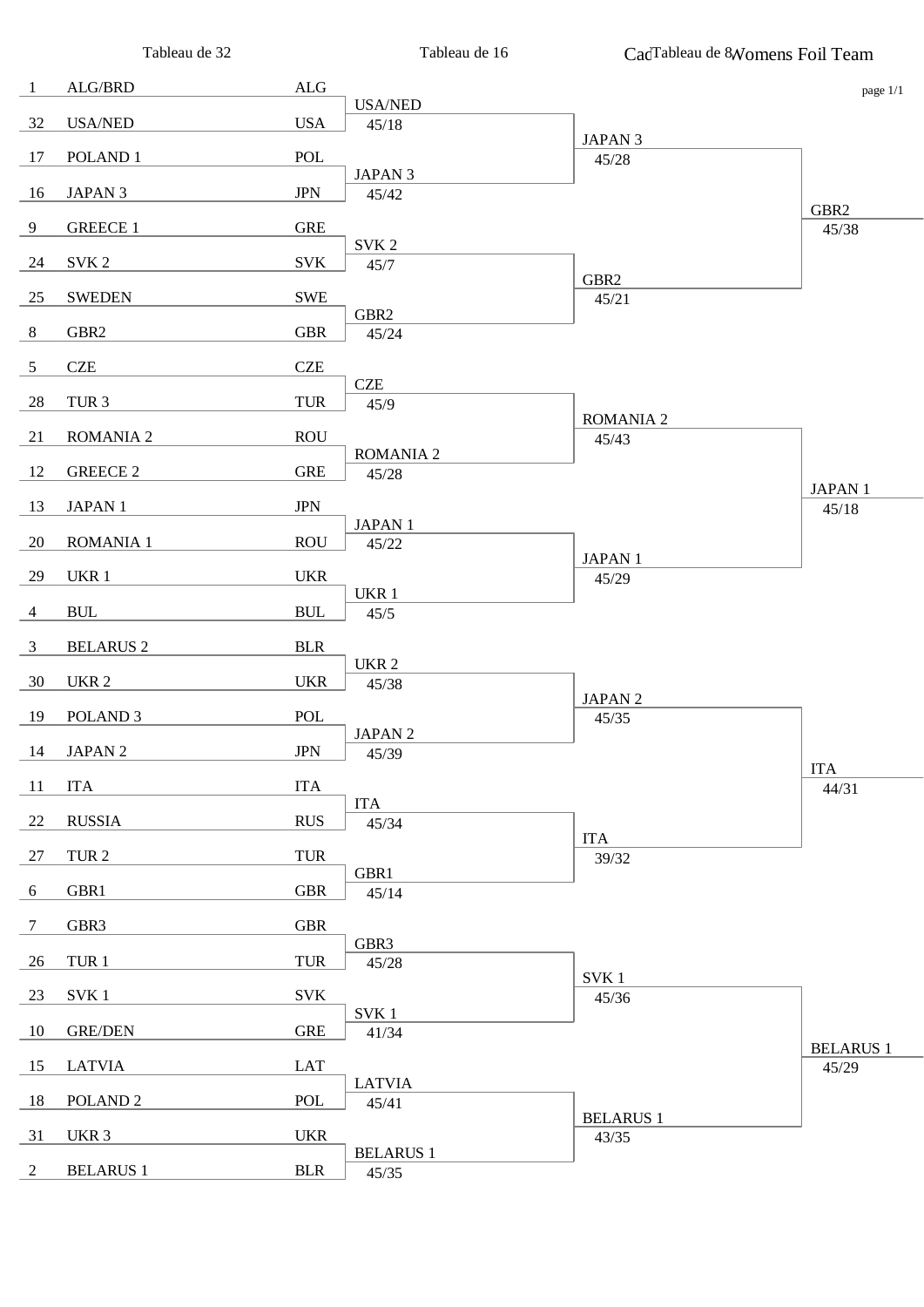

Third place

| $\cdot$ :RR <sup><math>\circ</math></sup> |                |
|-------------------------------------------|----------------|
|                                           | <b>BELARUS</b> |
| <b>BELARUS</b>                            |                |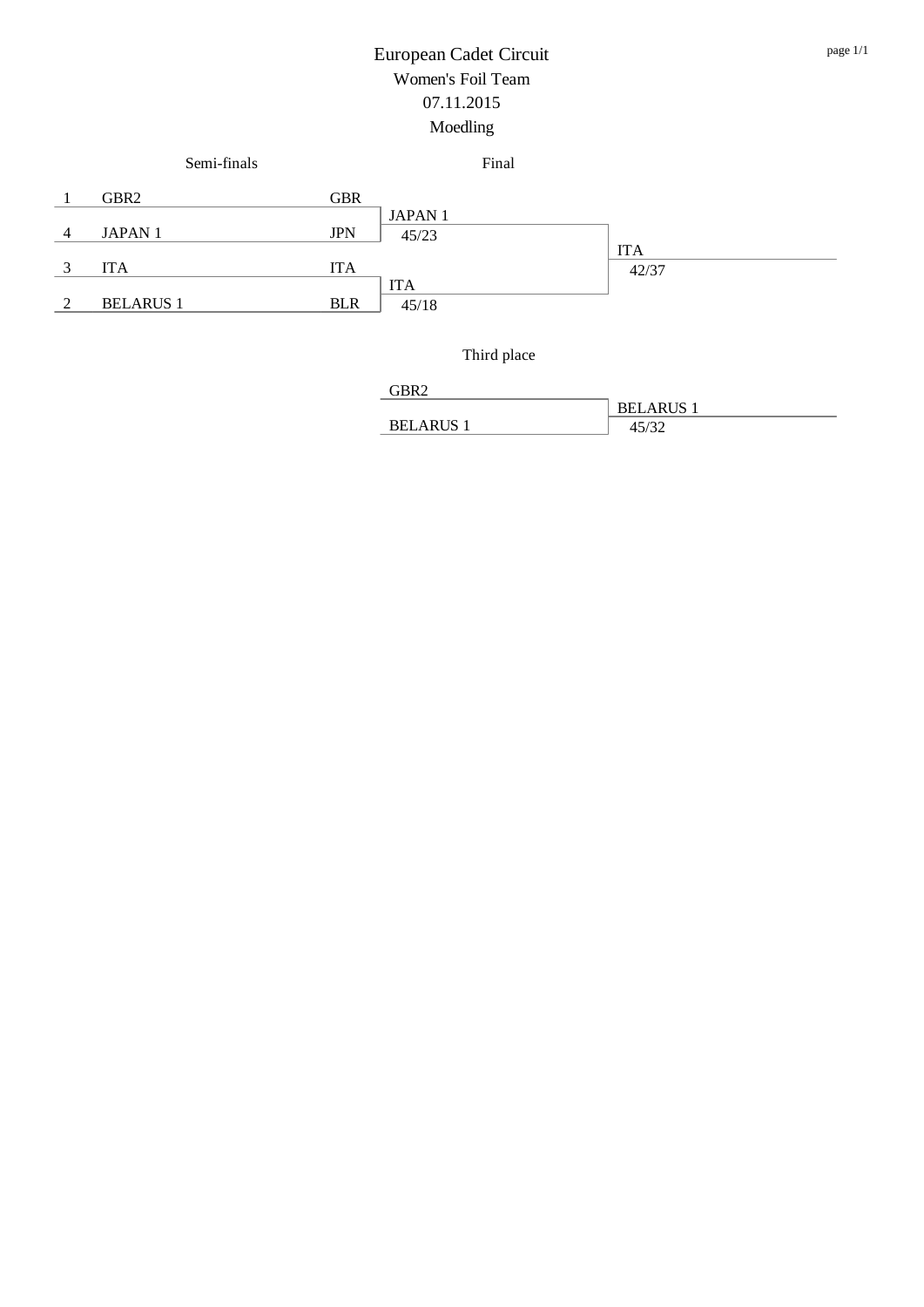|   | Tableau 5-8 de 4   |            | 5e place                             |                             |
|---|--------------------|------------|--------------------------------------|-----------------------------|
|   | JAPAN <sub>3</sub> | <b>JPN</b> |                                      |                             |
| 4 | ROMANIA 2          | <b>ROU</b> | JAPAN 3<br>45/41                     |                             |
| 3 | JAPAN 2            | <b>JPN</b> |                                      | JAPAN <sub>2</sub><br>45/44 |
|   | SVK <sub>1</sub>   | <b>SVK</b> | JAPAN <sub>2</sub><br>by abandonment |                             |

7e place

ROMANIA 2 --- ROMANIA 2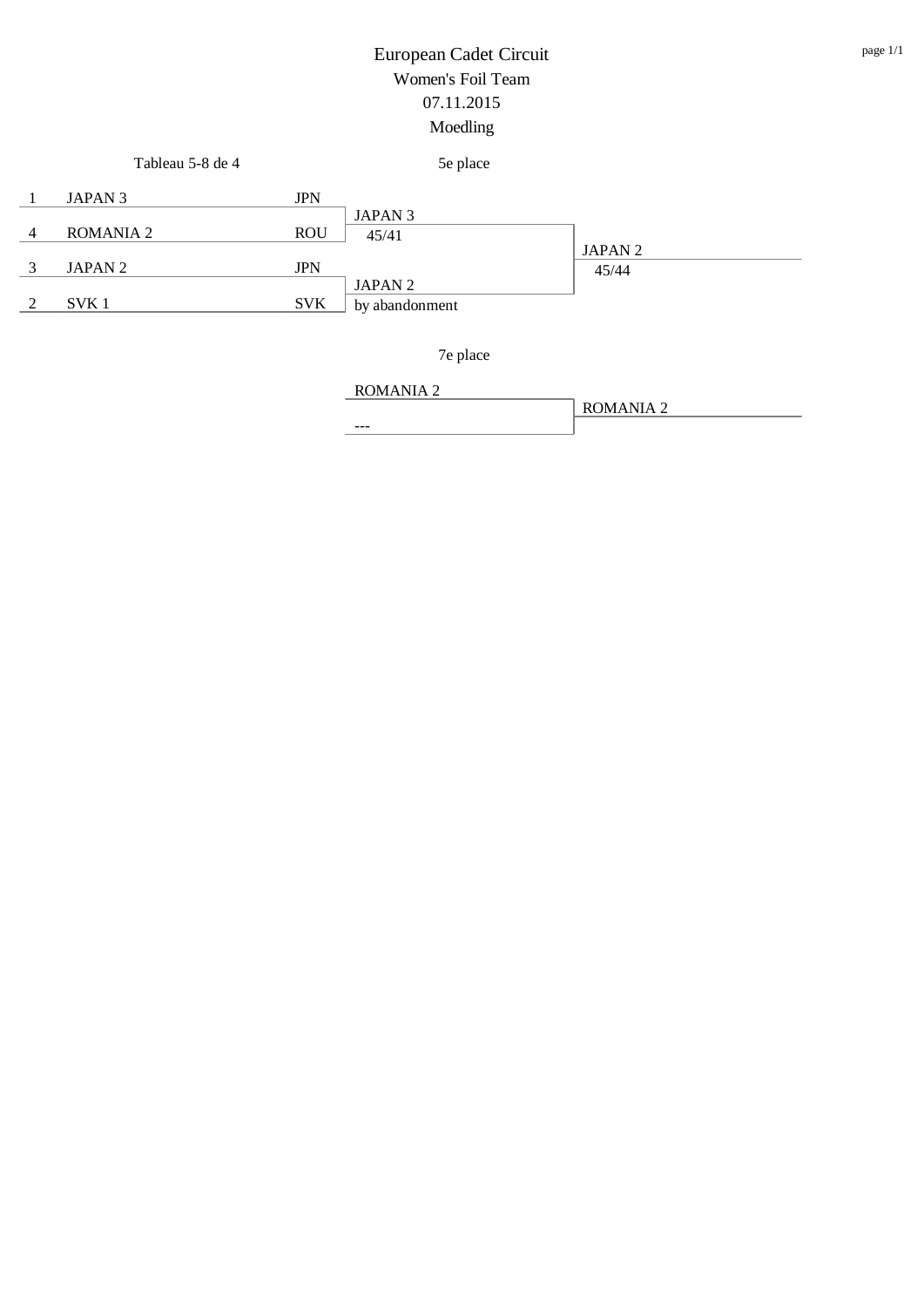|                | Tableau 9-16 de 8 |            | Tableau 9-16 de 4                 | 9e place         |                  |
|----------------|-------------------|------------|-----------------------------------|------------------|------------------|
| -1             | <b>USA/NED</b>    | <b>USA</b> |                                   |                  |                  |
| 8              | SVK <sub>2</sub>  | <b>SVK</b> | SVK <sub>2</sub><br>45/0          |                  |                  |
|                |                   |            |                                   | UKR 1            |                  |
| 5              | <b>CZE</b>        | <b>CZE</b> |                                   | by abandonment   |                  |
|                |                   |            | UKR 1                             |                  |                  |
| $\overline{4}$ | UKR 1             | <b>UKR</b> | 45/26                             |                  |                  |
|                |                   |            |                                   |                  | UKR <sub>2</sub> |
| 3              | UKR <sub>2</sub>  | <b>UKR</b> |                                   |                  | by abandonment   |
|                |                   |            | UKR <sub>2</sub>                  |                  |                  |
| 6              | GBR1              | <b>GBR</b> | 45/0                              |                  |                  |
|                |                   |            |                                   | UKR <sub>2</sub> |                  |
| 7              | GBR3              | <b>GBR</b> |                                   |                  |                  |
|                |                   |            | $\qquad \qquad -$                 |                  |                  |
| 2              | <b>LATVIA</b>     | LAT        | by abandonment and by abandonment |                  |                  |
|                |                   |            |                                   |                  |                  |

11e place

--- --- ---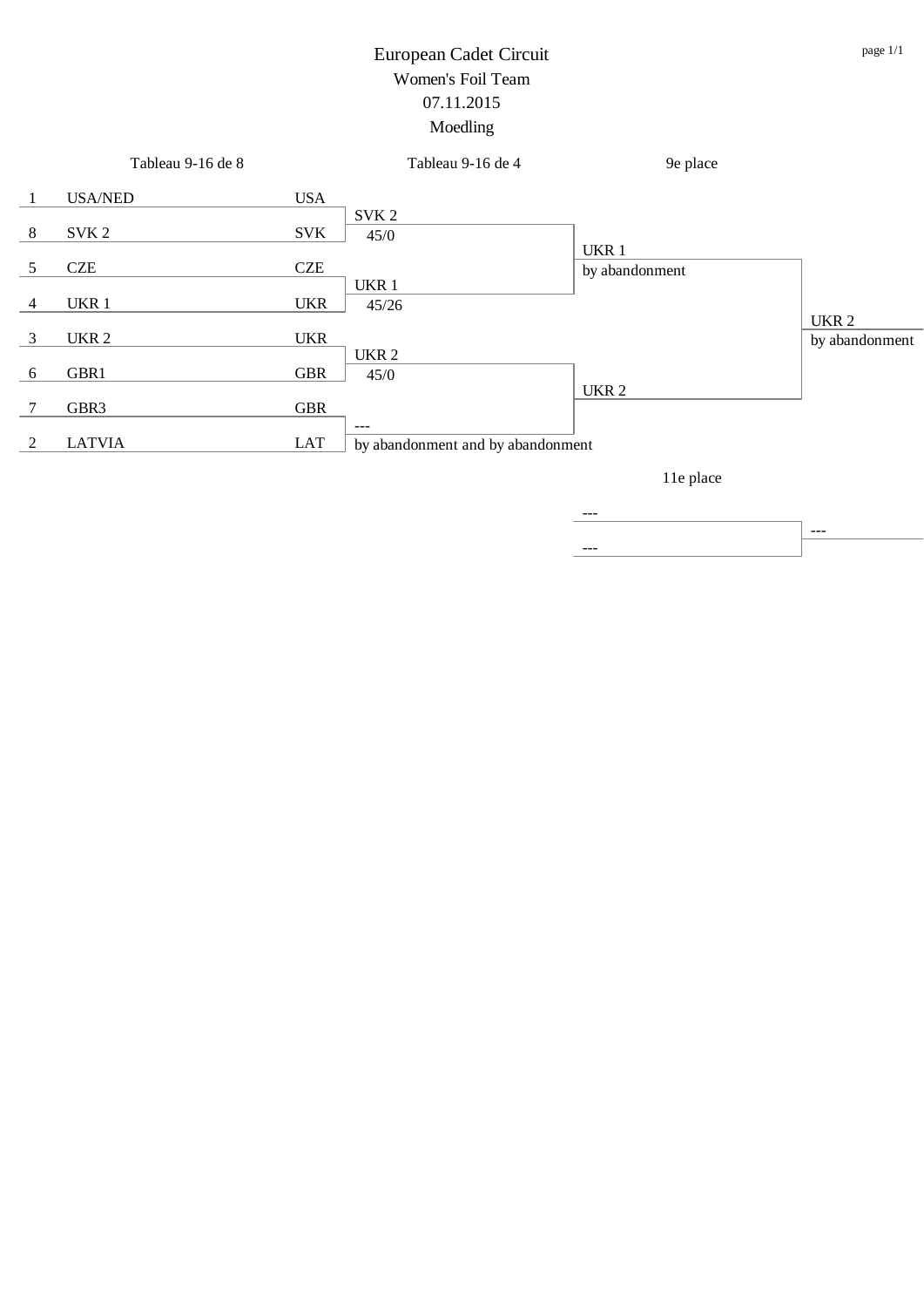|   | Tableau 13-16 de 4 |            | 13e place      |                              |
|---|--------------------|------------|----------------|------------------------------|
|   | <b>USA/NED</b>     | <b>USA</b> | <b>CZE</b>     |                              |
| 4 | <b>CZE</b>         | <b>CZE</b> | by abandonment |                              |
|   | GBR1               | <b>GBR</b> |                | <b>CZE</b><br>by abandonment |
|   | ---                | $- - -$    | GBR1           |                              |
|   |                    |            |                |                              |

15e place

--- --- ---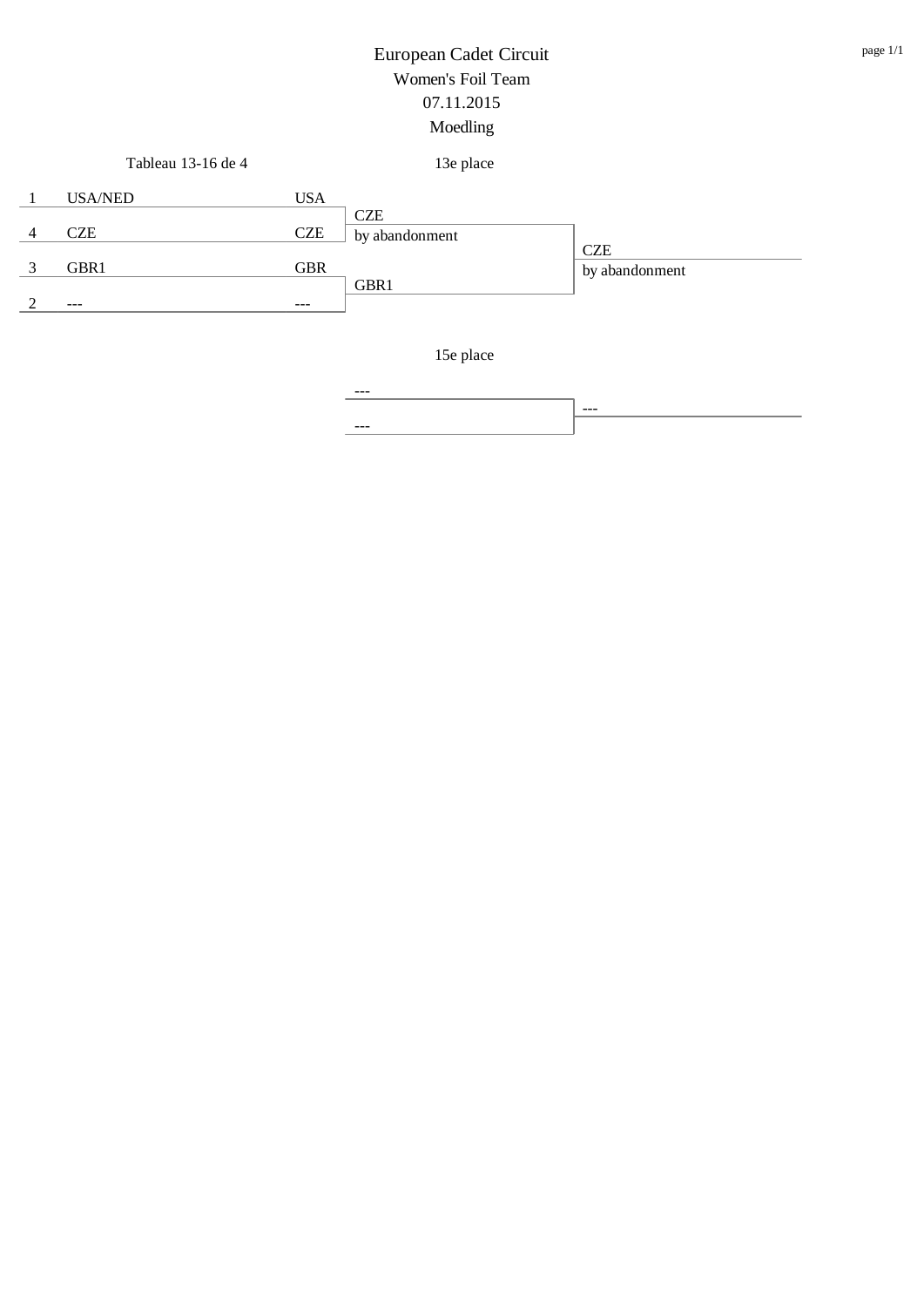#### Tableau de 32

### USA/NED - ALG/BRD

| Name                      | <b>Hits</b>    | Score | Score          | <b>Hits</b>    | Name                    |
|---------------------------|----------------|-------|----------------|----------------|-------------------------|
| <b>ZOONS</b> Myrthe       | $\mathfrak{D}$ | 2     | 1              | 1              | THÜRMER Caecilia        |
| <b>DHUIQUE-HEIN Aliya</b> | 8              | 10    | $\mathfrak{D}$ | 1              | <b>MEBARKI</b> Marie    |
| <b>MEULENAAR</b> Veerle   | 5              | 15    | 4              | $\mathfrak{D}$ | <b>TAHTAIT Yasmin</b>   |
| <b>ZOONS</b> Myrthe       | 5              | 20    | 7              | 3              | <b>MEBARKI</b> Marie    |
| <b>MEULENAAR</b> Veerle   | $\mathfrak{D}$ | 22    | 11             | $\overline{4}$ | <b>THÜRMER Caecilia</b> |
| <b>DHUIQUE-HEIN Aliya</b> | 8              | 30    | 12             | 1              | <b>TAHTAIT Yasmin</b>   |
| <b>MEULENAAR Veerle</b>   | 5              | 35    | 14             | $\mathfrak{D}$ | <b>MEBARKI</b> Marie    |
| <b>ZOONS</b> Myrthe       | 5              | 40    | 16             | $\mathfrak{D}$ | <b>TAHTAIT Yasmin</b>   |
| <b>DHUIQUE-HEIN Aliya</b> | 5              | 45    | 18             | $\mathfrak{D}$ | THÜRMER Caecilia        |

#### JAPAN 3 - POLAND 1

| Name               | <b>Hits</b>    | Score          | Score          | <b>Hits</b>    | Name                        |
|--------------------|----------------|----------------|----------------|----------------|-----------------------------|
| SAKAI Mako         | $\overline{4}$ | $\overline{4}$ | $\overline{2}$ | $\mathfrak{D}$ | <b>JEGLINSKA Aleksandra</b> |
| <b>TEMIZU Rina</b> | 6              | 10             | $\overline{4}$ | $\mathfrak{D}$ | NIECIECKA Aleksandra        |
| HABASHITA Kanna    | 5              | 15             | $\overline{4}$ | $\Omega$       | SZABELSKA Olivia            |
| SAKAI Mako         | 5              | 20             | 9              | 5              | NIECIECKA Aleksandra        |
| HABASHITA Kanna    | 5              | 25             | 17             | 8              | <b>JEGLINSKA Aleksandra</b> |
| <b>TEMIZU Rina</b> | 5              | 30             | 27             | 10             | SZABELSKA Olivia            |
| HABASHITA Kanna    | 5              | 35             | 31             | $\overline{4}$ | NIECIECKA Aleksandra        |
| <b>SAKAI Mako</b>  | 5              | 40             | 34             | 3              | SZABELSKA Olivia            |
| TEMIZU Rina        | 5              | 45             | 42             | 8              | <b>JEGLINSKA Aleksandra</b> |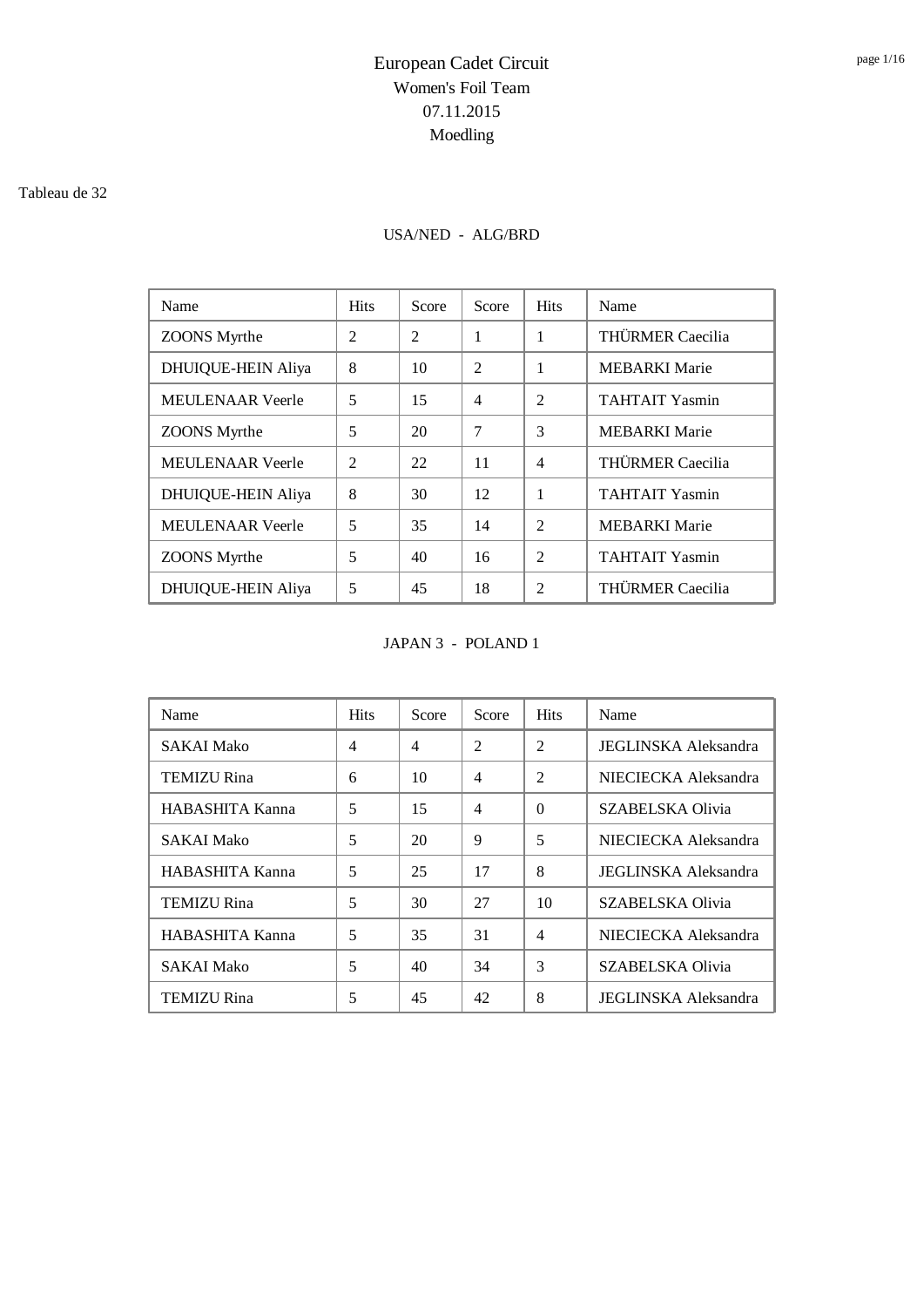#### Tableau de 32

### SVK 2 - GREECE 1

| Name                  | <b>Hits</b> | Score | Score          | <b>Hits</b> | Name                |
|-----------------------|-------------|-------|----------------|-------------|---------------------|
| <b>GYÖRGY</b> Estter  | 5           | 5     | 3              | 3           | NIKOLAIDOU Aggeliki |
| <b>BUDAY</b> Boglarka | 5           | 10    | $\overline{4}$ | 1           | KOSTOPOULOU Flora   |
| <b>BODA</b> Barbara   | 5           | 15    | $\overline{4}$ | $\Omega$    | DIMITRIADOU Monika  |
| <b>GYÖRGY</b> Estter  | 5           | 20    | $\overline{4}$ | $\Omega$    | KOSTOPOULOU Flora   |
| <b>BODA</b> Barbara   | 5           | 25    | $\overline{4}$ | $\Omega$    | NIKOLAIDOU Aggeliki |
| <b>BUDAY</b> Boglarka | 5           | 30    | 5              | 1           | DIMITRIADOU Monika  |
| <b>BODA</b> Barbara   | 5           | 35    | 5              | $\Omega$    | KOSTOPOULOU Flora   |
| <b>GYÖRGY</b> Estter  | 5           | 40    | 6              | 1           | DIMITRIADOU Monika  |
| <b>BUDAY</b> Boglarka | 5           | 45    | 7              |             | NIKOLAIDOU Aggeliki |

#### GBR2 - SWEDEN

| Name                     | <b>Hits</b>    | Score | Score          | <b>Hits</b>    | Name                    |
|--------------------------|----------------|-------|----------------|----------------|-------------------------|
| <b>SHAW Rachel</b>       | 5              | 5     | $\overline{2}$ | $\mathfrak{D}$ | <b>ENGELKE</b> Isabelle |
| <b>CAMPELL Alice</b>     | 5              | 10    | 5              | 3              | <b>ERIKSSON Mimilee</b> |
| <b>GRANVILLE Bronwin</b> | 5              | 15    | 7              | 2              | JÄDERLING Miranda       |
| <b>SHAW Rachel</b>       | 5              | 20    | 12             | 5              | <b>ERIKSSON Mimilee</b> |
| <b>GRANVILLE Bronwin</b> | 3              | 23    | 16             | $\overline{4}$ | <b>ENGELKE</b> Isabelle |
| <b>CAMPELL Alice</b>     | $\overline{7}$ | 30    | 18             | $\overline{2}$ | JÄDERLING Miranda       |
| <b>GRANVILLE Bronwin</b> | 5              | 35    | 19             | 1              | <b>ERIKSSON Mimilee</b> |
| <b>SHAW Rachel</b>       | 5              | 40    | 22             | 3              | JÄDERLING Miranda       |
| <b>CAMPELL Alice</b>     | 5              | 45    | 24             | $\overline{c}$ | <b>ENGELKE</b> Isabelle |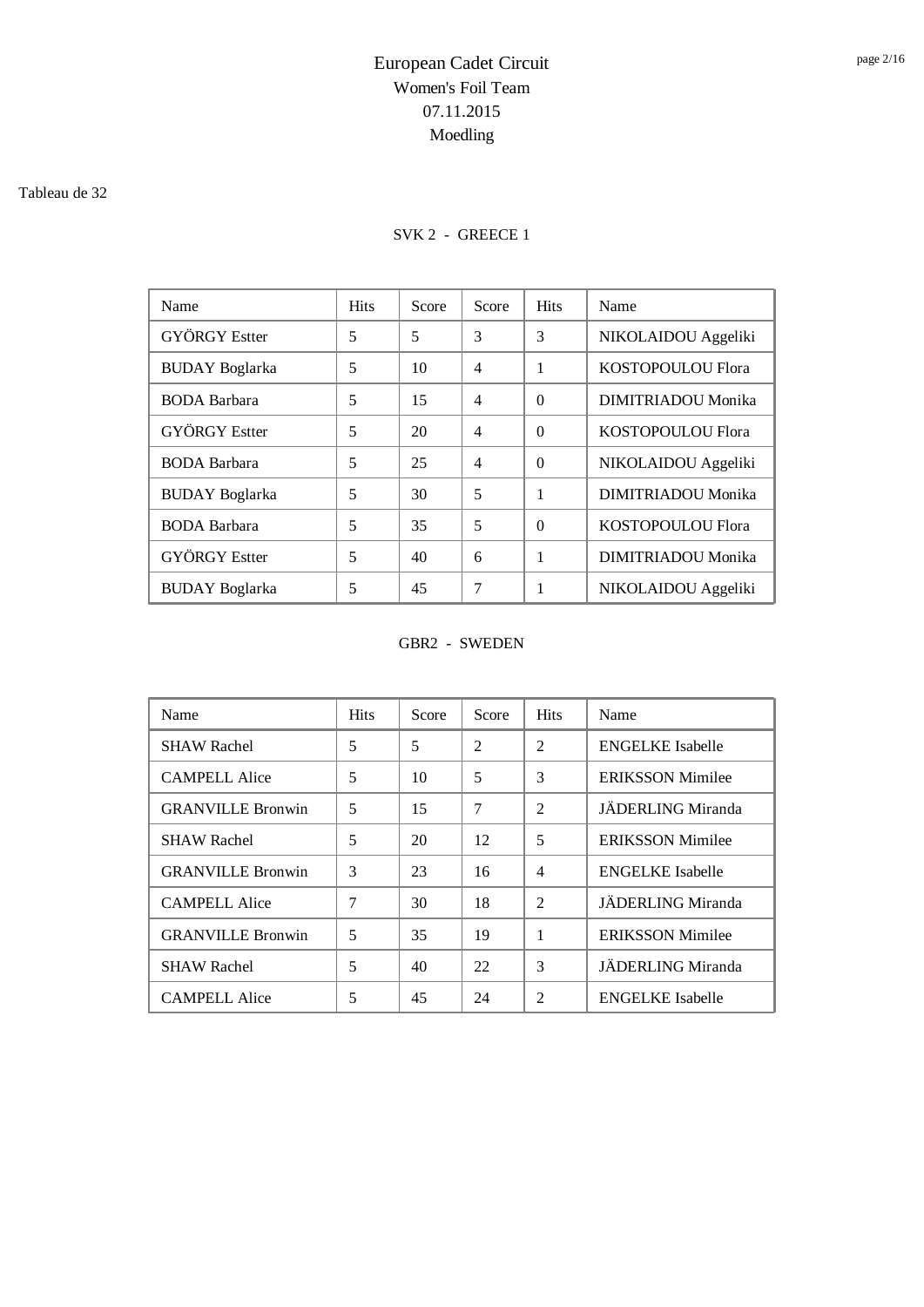#### Tableau de 32

### TUR 3 - CZE

| Name                    | <b>Hits</b>  | Score    | Score | <b>Hits</b> | Name                    |
|-------------------------|--------------|----------|-------|-------------|-------------------------|
| <b>ISMEN</b> Imre       | $\Omega$     | $\Omega$ | 5     | 5           | <b>MACKO</b> Michaela   |
| ÖZKURT Elif             | $\mathbf{1}$ | 1        | 10    | 5           | <b>MALICKOVA Eliska</b> |
| <b>MENTESOGLU Defne</b> | 1            | 2        | 15    | 5           | SEDLAKOVA Isabela       |
| <b>ISMEN</b> Imre       | 3            | 5        | 20    | 5           | <b>MALICKOVA Eliska</b> |
| MENTESOGLU Defne        | $\mathbf{1}$ | 6        | 25    | 5           | MACKO Michaela          |
| ÖZKURT Elif             | 1            | 7        | 30    | 5           | SEDLAKOVA Isabela       |
| MENTESOGLU Defne        | 1            | 8        | 35    | 5           | <b>MALICKOVA Eliska</b> |
| <b>ISMEN</b> Imre       | 1            | 9        | 40    | 5           | SEDLAKOVA Isabela       |
| ÖZKURT Elif             | $\Omega$     | 9        | 45    | 5           | MACKO Michaela          |

GREECE 2 - ROMANIA 2

| Name                      | <b>Hits</b>    | Score | Score | <b>Hits</b> | Name                    |
|---------------------------|----------------|-------|-------|-------------|-------------------------|
| PEDIADITAKI Marina Ele    | 2              | 2     | 5     | 5           | SIRBU Teodora           |
| <b>MARKANTONAKI Maria</b> | 3              | 5     | 10    | 5           | <b>GHEORGAE Andreea</b> |
| APIDOPOULOU Antonia       | 2              | 7     | 15    | 5           | <b>VACARASU Raluca</b>  |
| PEDIADITAKI Marina Ele    | $\Omega$       | 7     | 20    | 5           | <b>GHEORGAE Andreea</b> |
| APIDOPOULOU Antonia       | $\overline{4}$ | 11    | 25    | 5           | SIRBU Teodora           |
| <b>MARKANTONAKI Maria</b> | 7              | 18    | 30    | 5           | VACARASU Raluca         |
| APIDOPOULOU Antonia       | $\overline{4}$ | 22    | 35    | 5           | <b>GHEORGAE Andreea</b> |
| PEDIADITAKI Marina Ele    | 3              | 25    | 40    | 5           | VACARASU Raluca         |
| <b>MARKANTONAKI Maria</b> | 3              | 28    | 45    | 5           | SIRBU Teodora           |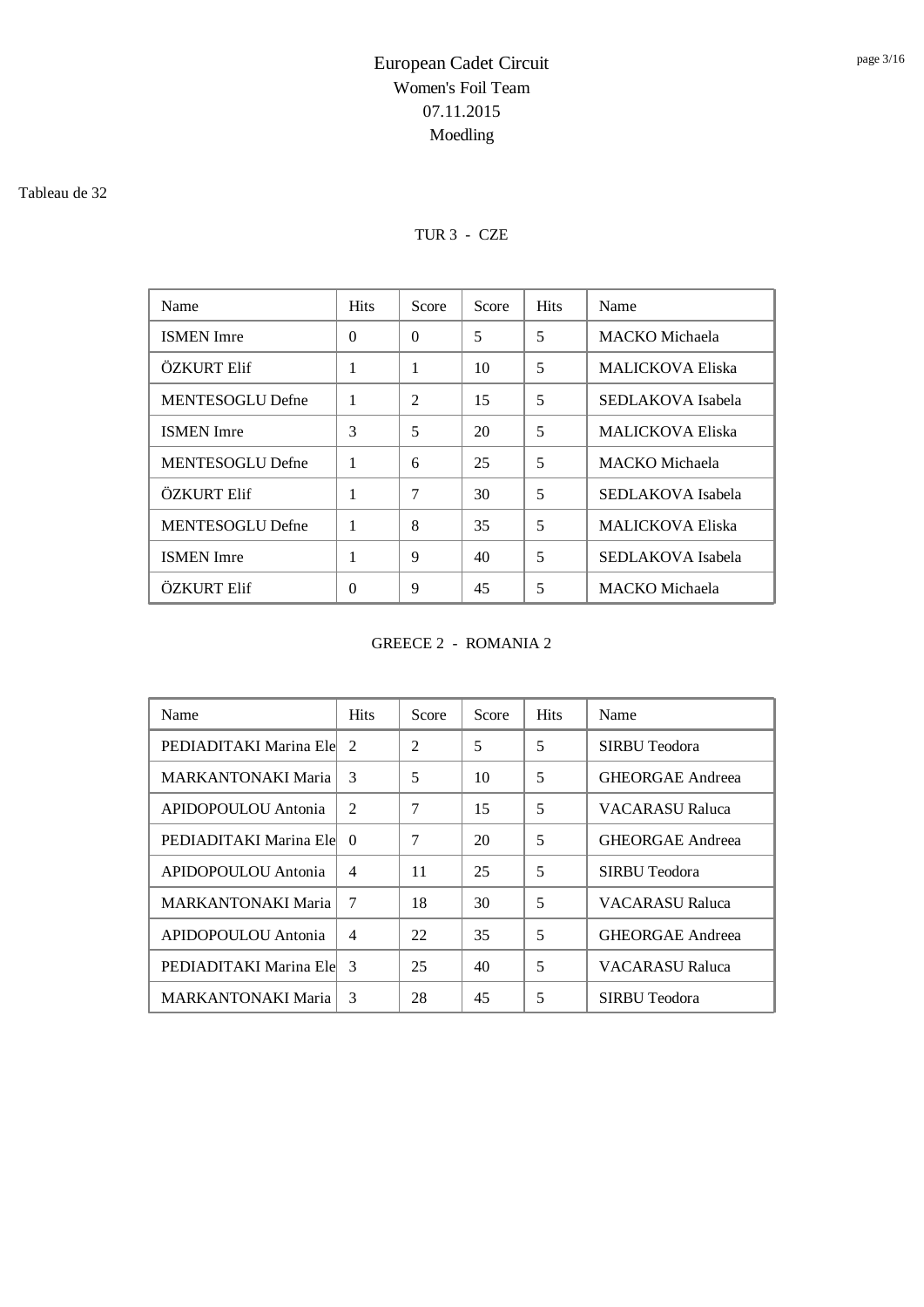#### Tableau de 32

### ROMANIA 1 - JAPAN 1

| Name                   | <b>Hits</b>    | Score    | Score | <b>Hits</b> | Name                |
|------------------------|----------------|----------|-------|-------------|---------------------|
| <b>DRAGHICI Rawca</b>  | $\Omega$       | $\Omega$ | 5     | 5           | AZUMA Sera          |
| SAVEANU Anca           | $\Omega$       | $\Omega$ | 10    | 5           | UENO Yuka           |
| <b>CANDESCU</b> Rebeca | 5              | 5        | 13    | 3           | <b>TSUJI Sumire</b> |
| <b>DRAGHICI Rawca</b>  | 3              | 8        | 19    | 6           | <b>UENO Yuka</b>    |
| <b>CANDESCU Rebeca</b> | 1              | 9        | 25    | 6           | AZUMA Sera          |
| SAVEANU Anca           | $\mathfrak{D}$ | 11       | 30    | 5           | <b>TSUJI Sumire</b> |
| <b>CANDESCU Rebeca</b> | $\overline{2}$ | 13       | 35    | 5           | <b>UENO Yuka</b>    |
| <b>DRAGHICI Rawca</b>  | 7              | 20       | 36    | 1           | <b>TSUJI Sumire</b> |
| SAVEANU Anca           | $\overline{c}$ | 22       | 45    | 9           | AZUMA Sera          |

BUL - UKR 1

| Name               | <b>Hits</b>    | Score          | Score | <b>Hits</b> | Name                      |
|--------------------|----------------|----------------|-------|-------------|---------------------------|
| KOLEVA Gabriela    | 1              | 1              | 5     | 5           | <b>TARANENKO Anna</b>     |
| MIHALEVA Viktoriya | $\Omega$       | 1              | 10    | 5           | <b>KOZLAT Nikoleta</b>    |
| PANDOVA Dobromira  | $\Omega$       | 1              | 15    | 5           | <b>BUDENKO</b> Aleksandra |
| KOLEVA Gabriela    | 1              | $\overline{2}$ | 20    | 5           | KOZLAT Nikoleta           |
| PANDOVA Dobromira  | 1              | 3              | 25    | 5           | <b>TARANENKO Anna</b>     |
| MIHALEVA Viktoriya | $\Omega$       | 3              | 30    | 5           | <b>BUDENKO</b> Aleksandra |
| PANDOVA Dobromira  | $\Omega$       | 3              | 35    | 5           | <b>KOZLAT Nikoleta</b>    |
| KOLEVA Gabriela    | $\Omega$       | 3              | 40    | 5           | <b>BUDENKO</b> Aleksandra |
| MIHALEVA Viktoriya | $\mathfrak{D}$ | 5              | 45    | 5           | <b>TARANENKO Anna</b>     |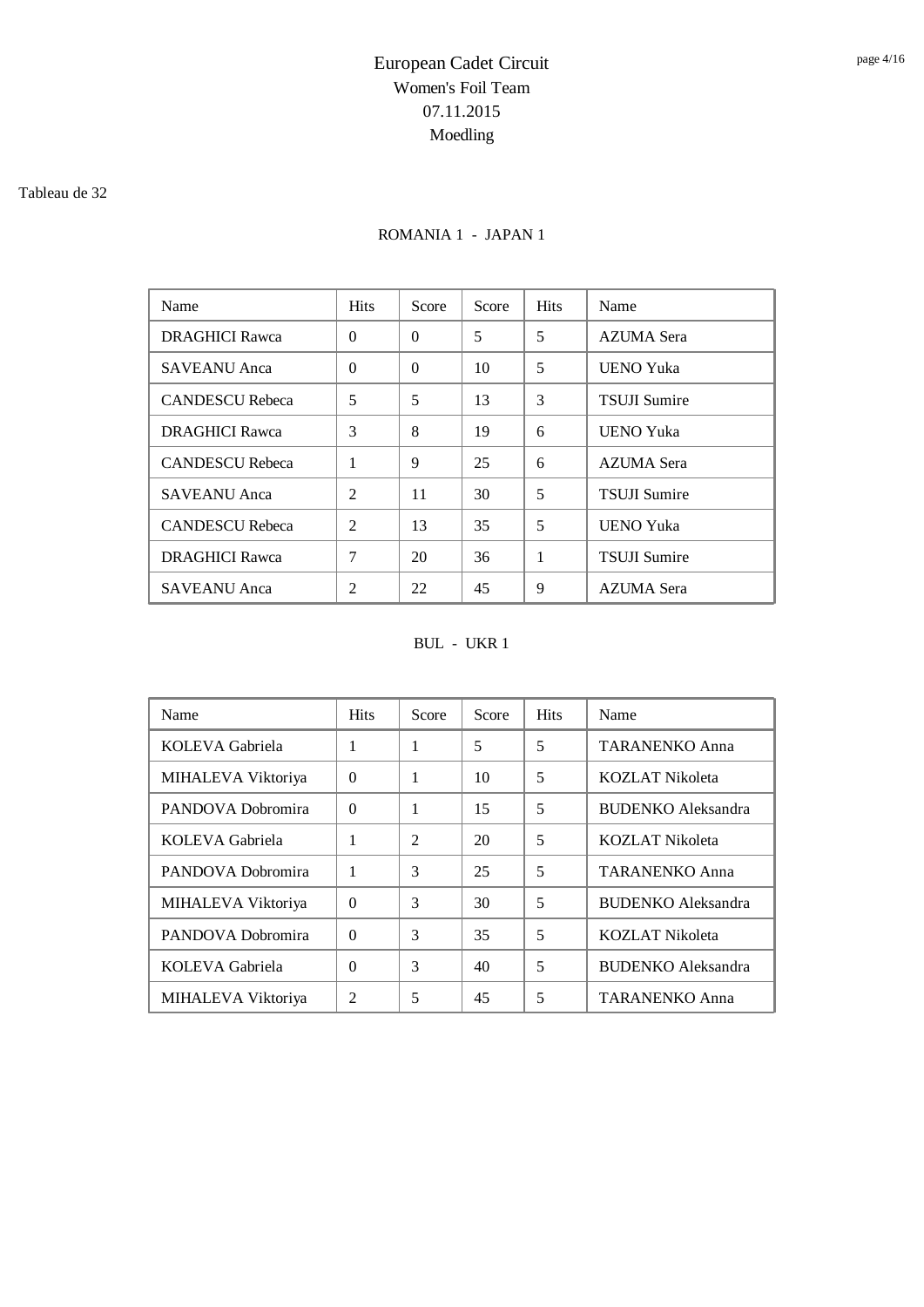#### Tableau de 32

### UKR 2 - BELARUS 2

| Name                  | <b>Hits</b>    | Score | Score          | <b>Hits</b> | Name                        |
|-----------------------|----------------|-------|----------------|-------------|-----------------------------|
| KOZLOVA Anastasia     | 3              | 3     | 3              | 3           | <b>LAZAREVA-SKRANZHE</b>    |
| <b>REBCHUNOVSKA</b>   | 7              | 10    | $\overline{4}$ | 1           | SELIVONIK Khrystsina        |
| <b>KZYRONOS Maria</b> | 5              | 15    | 10             | 6           | <b>LEVINA</b> Liubou        |
| KOZLOVA Anastasia     | 5              | 20    | 15             | 5           | <b>SELIVONIK Khrystsina</b> |
| <b>KZYRONOS Maria</b> | $\overline{4}$ | 24    | 20             | 5           | <b>LAZAREVA-SKRANZHE</b>    |
| <b>REBCHUNOVSKA</b>   | 6              | 30    | 25             | 5           | <b>LEVINA</b> Liubou        |
| <b>KZYRONOS Maria</b> | 5              | 35    | 34             | 9           | SELIVONIK Khrystsina        |
| KOZLOVA Anastasia     | 5              | 40    | 35             | 1           | LEVINA Liubou               |
| <b>REBCHUNOVSKA</b>   | 5              | 45    | 38             | 3           | <b>LAZAREVA-SKRANZHE</b>    |

#### JAPAN 2 - POLAND 3

| Name               | <b>Hits</b>    | Score | Score          | <b>Hits</b>              | Name              |
|--------------------|----------------|-------|----------------|--------------------------|-------------------|
| <b>TOSA Yukino</b> | 3              | 3     | $\overline{4}$ | $\overline{4}$           | PIJACZYNSKA Kinga |
| FUKUTSUKA Tokiho   | $\overline{4}$ | 7     | 10             | 6                        | SADOWSKA Maria    |
| <b>KANO</b> Arisa  | 8              | 15    | 12             | $\overline{2}$           | DYBA Jagoda       |
| FUKUTSUKA Tokiho   | 5              | 20    | 14             | $\overline{\mathcal{L}}$ | PIJACZYNSKA Kinga |
| TOSA Yukino        | 5              | 25    | 18             | $\overline{4}$           | DYBA Jagoda       |
| <b>KANO</b> Arisa  | 5              | 30    | 19             |                          | SADOWSKA Maria    |
| FUKUTSUKA Tokiho   | 5              | 35    | 26             | 7                        | DYBA Jagoda       |
| <b>KANO</b> Arisa  | 5              | 40    | 31             | 5                        | PIJACZYNSKA Kinga |
| TOSA Yukino        | 5              | 45    | 39             | 8                        | SADOWSKA Maria    |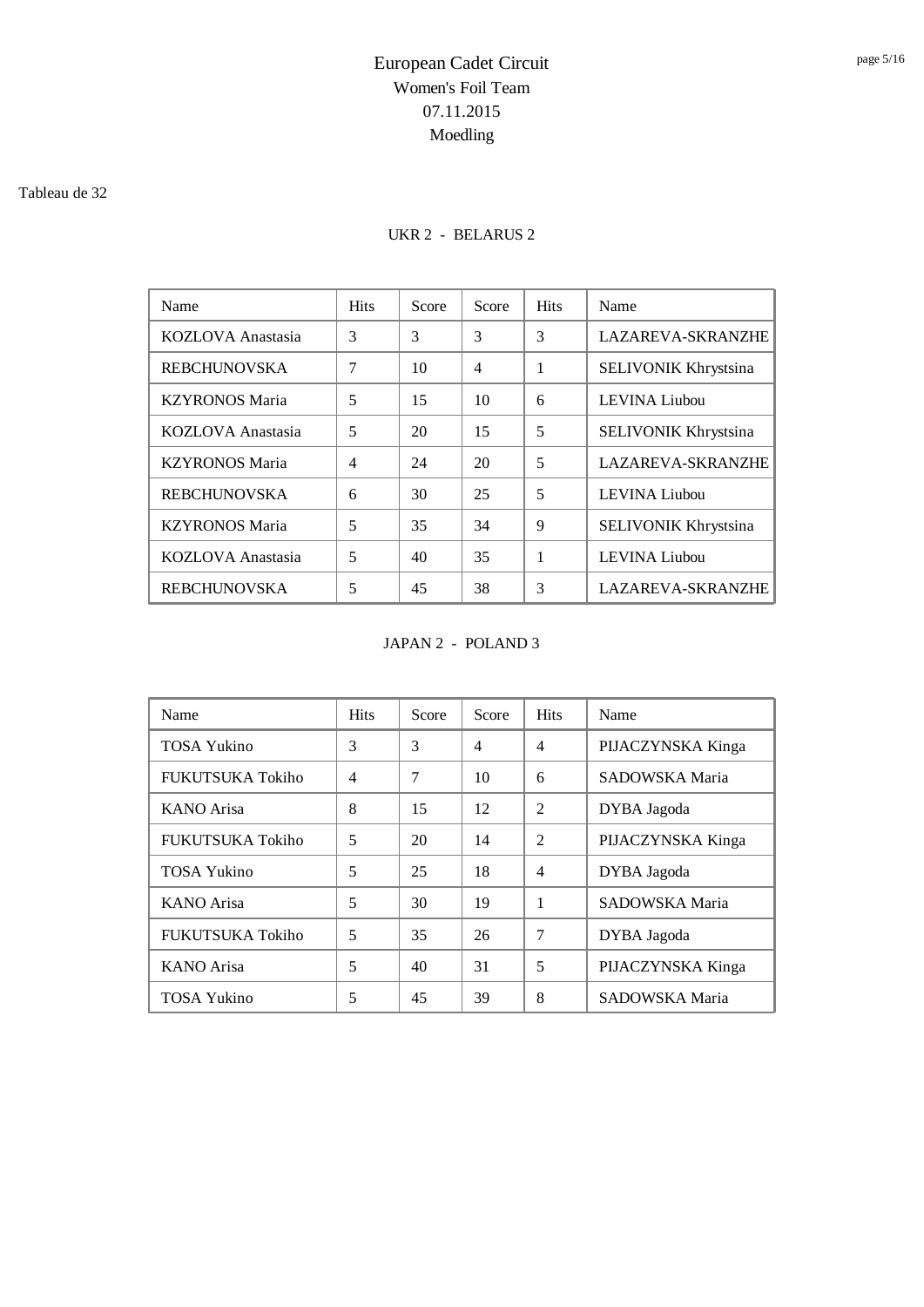#### Tableau de 32

### RUSSIA - ITA

| Name                       | <b>Hits</b> | Score | Score          | <b>Hits</b>    | Name                     |
|----------------------------|-------------|-------|----------------|----------------|--------------------------|
| KORABLINA Aleksandra       | 2           | 2     | $\overline{c}$ | 2              | <b>BARALDI</b> Bianca    |
| <b>OPAR Marina</b>         | 5           | 7     | 10             | 8              | <b>RICCI Marta</b>       |
| <b>BORISENKO Anastasia</b> | 1           | 8     | 15             | 5              | <b>FAVARETTO Martina</b> |
| KORABLINA Aleksandra       | 4           | 12    | 16             | 1              | <b>RICCI Marta</b>       |
| <b>BORISENKO Anastasia</b> | 3           | 15    | 20             | $\overline{4}$ | <b>BARALDI</b> Bianca    |
| <b>OPAR Marina</b>         | 3           | 18    | 26             | 6              | <b>FAVARETTO Martina</b> |
| <b>BORISENKO</b> Anastasia | 1           | 19    | 35             | 9              | <b>RICCI Marta</b>       |
| KORABLINA Aleksandra       | 6           | 25    | 36             | 1              | <b>FAVARETTO Martina</b> |
| <b>OPAR Marina</b>         | 9           | 34    | 45             | 9              | <b>BARALDI</b> Bianca    |

GBR1 - TUR 2

| Name                     | <b>Hits</b>    | Score | Score          | <b>Hits</b>    | Name                |
|--------------------------|----------------|-------|----------------|----------------|---------------------|
| <b>FAIRMAN</b> Charlotte | 5              | 5     | $\Omega$       | $\Omega$       | <b>OKUMUS Büsra</b> |
| <b>HOME</b> Amy          | 5              | 10    | 3              | 3              | ALIOGLU Nazli Ceren |
| <b>VOESTE Mara</b>       | 5              | 15    | $\overline{4}$ | 1              | LEVI Lea            |
| <b>FAIRMAN</b> Charlotte | 5              | 20    | 8              | $\overline{4}$ | ALIOGLU Nazli Ceren |
| <b>VOESTE Mara</b>       | 5              | 25    | 9              | 1              | <b>OKUMUS Büsra</b> |
| <b>HOME Amy</b>          | 5              | 30    | 10             | 1              | <b>LEVI</b> Lea     |
| <b>VOESTE Mara</b>       | 5              | 35    | 10             | $\Omega$       | ALIOGLU Nazli Ceren |
| <b>FAIRMAN</b> Charlotte | $\overline{4}$ | 39    | 12             | $\mathfrak{D}$ | <b>LEVI</b> Lea     |
| <b>HOME</b> Amy          | 6              | 45    | 14             | $\mathfrak{D}$ | <b>OKUMUS Büsra</b> |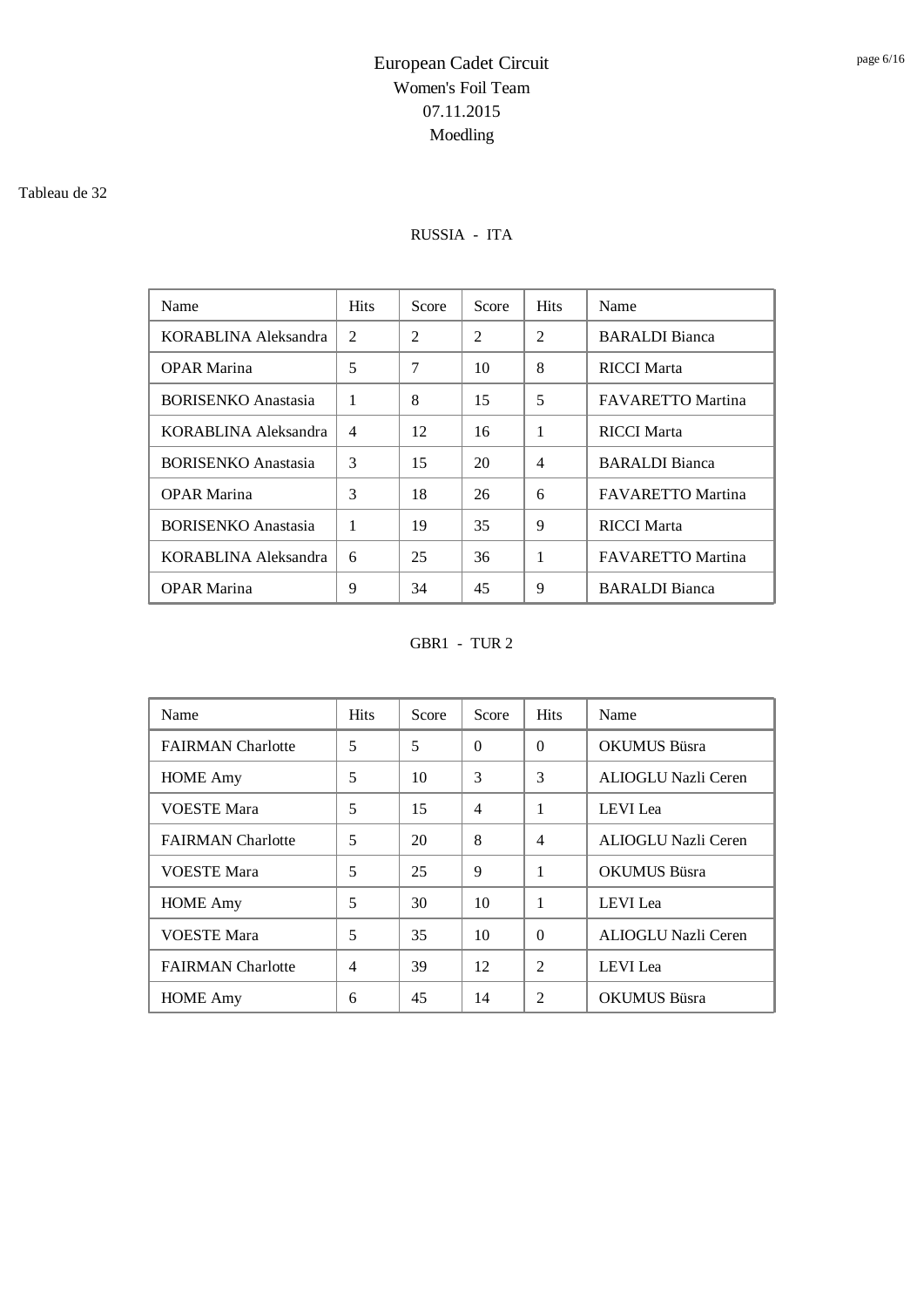#### Tableau de 32

### TUR 1 - GBR3

| Name                  | <b>Hits</b>    | Score    | Score | <b>Hits</b> | Name                  |
|-----------------------|----------------|----------|-------|-------------|-----------------------|
| KARAYAZI Leyla Suzan  | $\Omega$       | $\theta$ | 5     | 5           | <b>PATEL Serina</b>   |
| <b>GULEN</b> Fatmanur | 7              | 7        | 10    | 5           | <b>HUGES</b> Phobe    |
| FIRAT Mehlika         | 6              | 13       | 13    | 3           | <b>BROWN</b> Madeline |
| KARAYAZI Leyla Suzan  | $\mathfrak{D}$ | 15       | 16    | 3           | <b>HUGES</b> Phobe    |
| <b>FIRAT Mehlika</b>  | $\overline{4}$ | 19       | 25    | 9           | <b>PATEL Serina</b>   |
| <b>GULEN</b> Fatmanur | 3              | 22       | 30    | 5           | <b>BROWN</b> Madeline |
| FIRAT Mehlika         | 4              | 26       | 35    | 5           | <b>HUGES</b> Phobe    |
| KARAYAZI Leyla Suzan  | 1              | 27       | 40    | 5           | <b>BROWN</b> Madeline |
| <b>GULEN</b> Fatmanur | 1              | 28       | 45    | 5           | <b>PATEL Serina</b>   |

GRE/DEN - SVK 1

| Name                      | <b>Hits</b>    | Score          | Score          | <b>Hits</b>    | Name                        |
|---------------------------|----------------|----------------|----------------|----------------|-----------------------------|
| <b>JORGENSEN</b> Laeticia | $\overline{2}$ | $\mathfrak{D}$ | 1              | 1              | <b>CSEFALVAYOVA Kartoli</b> |
| <b>SCHWENSEN Solgrum</b>  | 3              | 5              | $\overline{4}$ | 3              | <b>UDVARDI</b> Jazmin       |
| GEORGOPOULOU Ekavi        | $\Omega$       | 5              | 15             | 11             | NAGYOVA Kitti               |
| <b>JORGENSEN Laeticia</b> | 3              | 8              | 17             | $\overline{2}$ | <b>UDVARDI</b> Jazmin       |
| GEORGOPOULOU Ekavi        | 5              | 13             | 24             | 7              | <b>CSEFALVAYOVA Kartoli</b> |
| <b>SCHWENSEN Solgrum</b>  | $\mathfrak{D}$ | 15             | 26             | $\overline{2}$ | <b>NAGYOVA Kitti</b>        |
| GEORGOPOULOU Ekavi        | $\overline{2}$ | 17             | 31             | 5              | <b>UDVARDI</b> Jazmin       |
| <b>JORGENSEN Laeticia</b> | $\overline{4}$ | 21             | 31             | $\Omega$       | NAGYOVA Kitti               |
| <b>SCHWENSEN Solgrum</b>  | 13             | 34             | 41             | 10             | <b>CSEFALVAYOVA Kartoli</b> |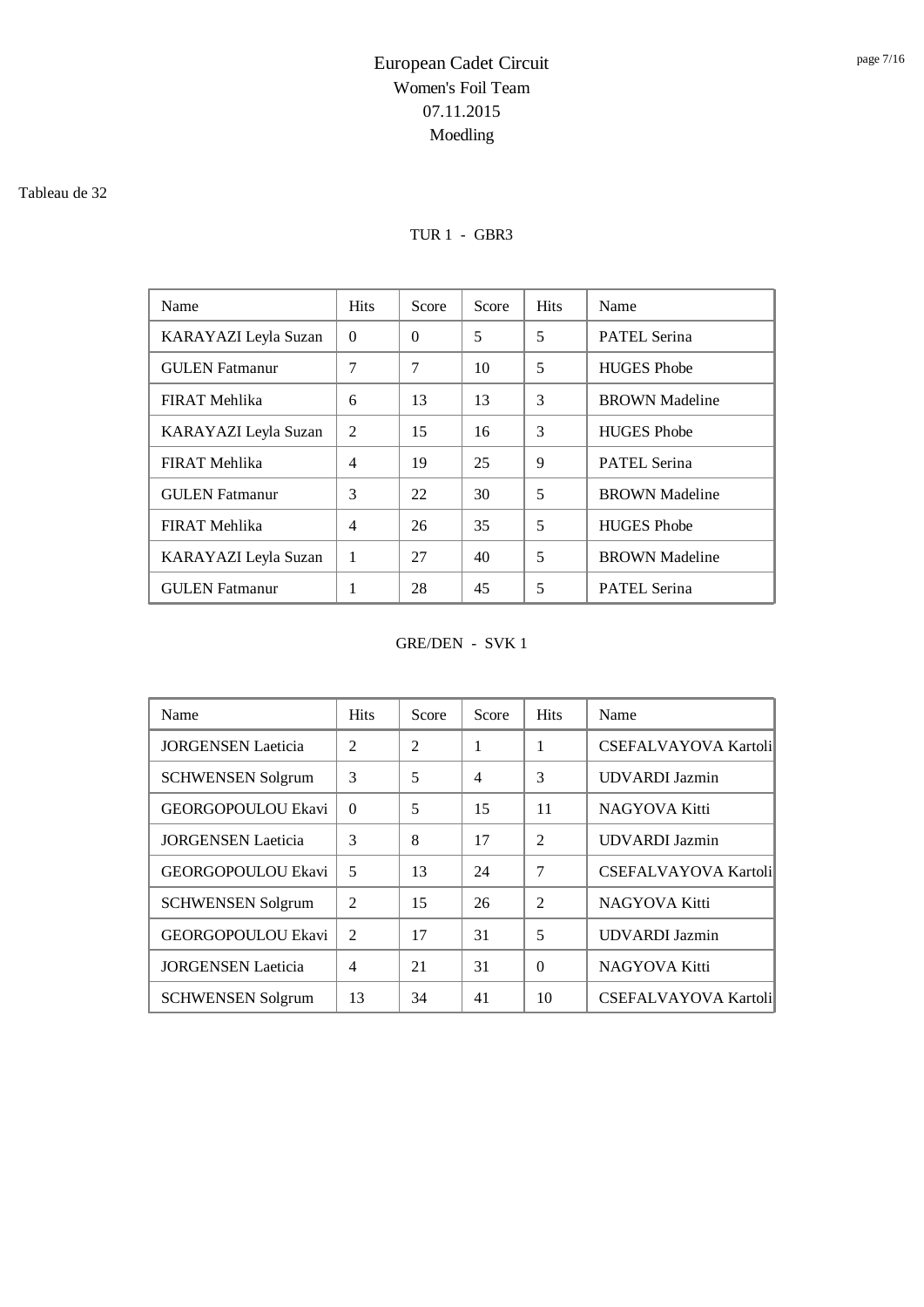#### Tableau de 32

### POLAND 2 - LATVIA

| Name                   | <b>Hits</b>    | Score          | Score | <b>Hits</b>    | Name                  |
|------------------------|----------------|----------------|-------|----------------|-----------------------|
| SUCHOMSKA Zuzaqnna     | 2              | $\mathfrak{D}$ | 3     | 3              | <b>SOLODKIHA J</b>    |
| <b>KACZMAREK Marta</b> | 8              | 10             | 8     | 5              | <b>KOTHIERINGER A</b> |
| KOLIBABKA Julia        | 1              | 11             | 15    | 7              | <b>IVANOVA D</b>      |
| SUCHOMSKA Zuzaqnna     | 9              | 20             | 17    | $\mathfrak{D}$ | <b>KOTHIERINGER A</b> |
| KOLIBABKA Julia        | $\Omega$       | 20             | 21    | $\overline{4}$ | <b>SOLODKIHA J</b>    |
| <b>KACZMAREK Marta</b> | $\mathfrak{D}$ | 22             | 23    | $\mathfrak{D}$ | <b>IVANOVA D</b>      |
| KOLIBABKA Julia        | 12             | 34             | 28    | 5              | KOTHIERINGER A        |
| SUCHOMSKA Zuzaqnna     | 5              | 39             | 37    | 9              | <b>IVANOVA D</b>      |
| <b>KACZMAREK Marta</b> | $\mathfrak{D}$ | 41             | 45    | 8              | <b>SOLODKIHA J</b>    |

BELARUS 1 - UKR 3

| Name                    | <b>Hits</b> | Score | Score | <b>Hits</b>    | Name                   |
|-------------------------|-------------|-------|-------|----------------|------------------------|
| <b>ANDREYENKA Yana</b>  | 1           | 1     | 5     | 5              | <b>MAMONOVA</b> Sonya  |
| ZAKHARAVA Dziyana       | 9           | 10    | 9     | $\overline{4}$ | <b>TORTYN Danniela</b> |
| MALASHINA Yuliya        | 3           | 13    | 15    | 6              | <b>MORGUN Nadia</b>    |
| ZAKHARAVA Dziyana       | $\Omega$    | 13    | 20    | 5              | <b>MAMONOVA</b> Sonya  |
| <b>ANDREYENKA Yana</b>  | 8           | 21    | 25    | 5              | <b>MORGUN Nadia</b>    |
| <b>MALASHINA Yuliya</b> | 6           | 27    | 30    | 5              | <b>TORTYN</b> Danniela |
| ZAKHARAVA Dziyana       | 3           | 30    | 33    | 3              | <b>MORGUN Nadia</b>    |
| MALASHINA Yuliya        | 10          | 40    | 35    | $\mathfrak{D}$ | <b>MAMONOVA</b> Sonya  |
| <b>ANDREYENKA Yana</b>  | 5           | 45    | 35    | $\Omega$       | <b>TORTYN</b> Danniela |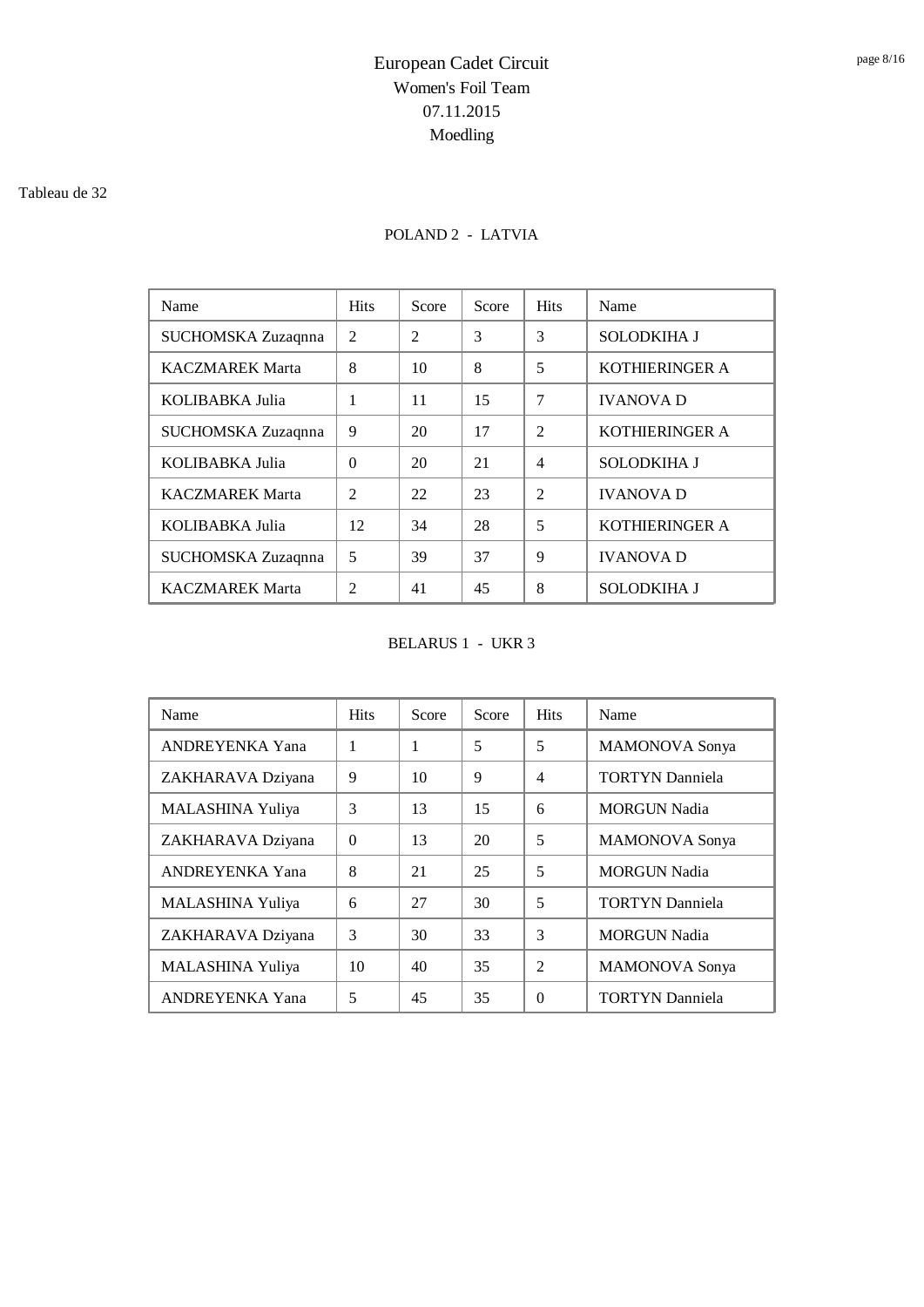#### Tableau de 16

### JAPAN 3 - USA/NED

| Name               | <b>Hits</b> | Score | Score          | <b>Hits</b>    | Name                      |
|--------------------|-------------|-------|----------------|----------------|---------------------------|
| <b>TEMIZU Rina</b> | 5           | 5     | $\overline{2}$ | $\overline{2}$ | <b>ZOONS</b> Myrthe       |
| HABASHITA Kanna    | 5           | 10    | 5              | 3              | <b>DHUIQUE-HEIN Aliya</b> |
| <b>SAKAI Mako</b>  | 5           | 15    | 6              | 1              | <b>MEULENAAR Veerle</b>   |
| HABASHITA Kanna    | 5           | 20    | 9              | 3              | <b>ZOONS</b> Myrthe       |
| <b>TEMIZU Rina</b> | 5           | 25    | 14             | 5              | <b>MEULENAAR</b> Veerle   |
| <b>SAKAI Mako</b>  | 5           | 30    | 15             | 1              | <b>DHUIQUE-HEIN Aliya</b> |
| HABASHITA Kanna    | 5           | 35    | 16             | 1              | <b>MEULENAAR Veerle</b>   |
| <b>SAKAI Mako</b>  | 5           | 40    | 18             | $\mathfrak{D}$ | <b>ZOONS</b> Myrthe       |
| <b>TEMIZU Rina</b> | 5           | 45    | 28             | 10             | <b>DHUIQUE-HEIN Aliya</b> |

GBR2 - SVK 2

| Name                     | <b>Hits</b>    | Score | Score | <b>Hits</b> | Name                  |
|--------------------------|----------------|-------|-------|-------------|-----------------------|
| <b>CAMPELL Alice</b>     | 5              | 5     | 3     | 3           | <b>GYÖRGY</b> Estter  |
| <b>GRANVILLE Bronwin</b> | 5              | 10    | 6     | 3           | <b>BUDAY</b> Boglarka |
| <b>SHAW Rachel</b>       | 5              | 15    | 10    | 4           | <b>BODA</b> Barbara   |
| <b>GRANVILLE Bronwin</b> | $\overline{4}$ | 19    | 11    | 1           | <b>GYÖRGY</b> Estter  |
| <b>CAMPELL Alice</b>     | 6              | 25    | 12    | 1           | <b>BODA</b> Barbara   |
| <b>SHAW Rachel</b>       | 5              | 30    | 12    | $\Omega$    | <b>BUDAY</b> Boglarka |
| <b>GRANVILLE Bronwin</b> | 3              | 33    | 12    | $\Omega$    | <b>BODA</b> Barbara   |
| <b>SHAW Rachel</b>       | 7              | 40    | 14    | 2           | <b>GYÖRGY</b> Estter  |
| <b>CAMPELL Alice</b>     | 5              | 45    | 21    | 7           | <b>BUDAY</b> Boglarka |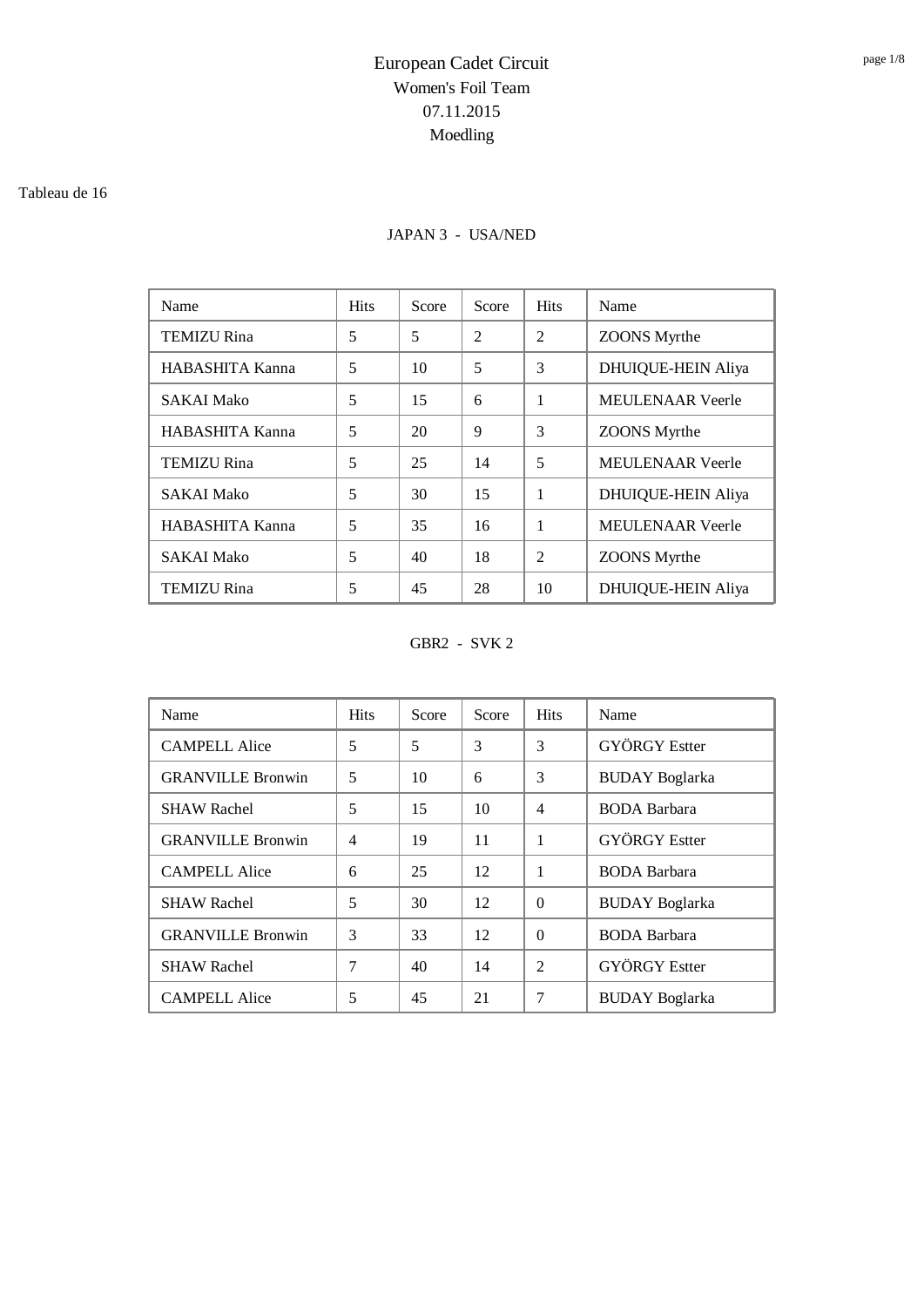#### Tableau de 16

### ROMANIA 2 - CZE

| Name                    | <b>Hits</b>    | Score | Score | <b>Hits</b>    | Name                    |
|-------------------------|----------------|-------|-------|----------------|-------------------------|
| SIRBU Teodora           | 5              | 5     | 3     | 3              | SEDLAKOVA Isabela       |
| <b>GHEORGAE Andreea</b> | 5              | 10    | 9     | 6              | <b>MACKO</b> Michaela   |
| VACARASU Raluca         | 5              | 15    | 11    | $\mathfrak{D}$ | MALICKOVA Eliska        |
| <b>GHEORGAE Andreea</b> | 5              | 20    | 17    | 6              | SEDLAKOVA Isabela       |
| SIRBU Teodora           | 5              | 25    | 24    | 7              | MALICKOVA Eliska        |
| VACARASU Raluca         | $\mathfrak{D}$ | 27    | 30    | 6              | <b>MACKO</b> Michaela   |
| <b>GHEORGAE Andreea</b> | $\mathfrak{D}$ | 29    | 35    | 5              | <b>MALICKOVA Eliska</b> |
| <b>VACARASU Raluca</b>  | 10             | 39    | 40    | 5              | SEDLAKOVA Isabela       |
| SIRBU Teodora           | 6              | 45    | 43    | 3              | MACKO Michaela          |

UKR 1 - JAPAN 1

| Name                      | <b>Hits</b>    | Score | Score | <b>Hits</b>              | Name                |
|---------------------------|----------------|-------|-------|--------------------------|---------------------|
| <b>BUDENKO</b> Aleksandra | 3              | 3     | 3     | 3                        | AZUMA Sera          |
| <b>TARANENKO Anna</b>     | 2              | 5     | 7     | $\overline{\mathcal{L}}$ | <b>TSUJI Sumire</b> |
| KOZLAT Nikoleta           | 3              | 8     | 11    | $\overline{4}$           | <b>UENO Yuka</b>    |
| <b>BUDENKO</b> Aleksandra | $\Omega$       | 8     | 16    | 5                        | <b>TSUJI Sumire</b> |
| KOZLAT Nikoleta           | $\overline{2}$ | 10    | 22    | 6                        | AZUMA Sera          |
| <b>TARANENKO Anna</b>     | 5              | 15    | 25    | 3                        | <b>UENO Yuka</b>    |
| KOZLAT Nikoleta           | 5              | 20    | 31    | 6                        | <b>TSUJI Sumire</b> |
| <b>BUDENKO</b> Aleksandra | $\overline{4}$ | 24    | 39    | 8                        | <b>UENO Yuka</b>    |
| <b>TARANENKO Anna</b>     | 5              | 29    | 45    | 6                        | AZUMA Sera          |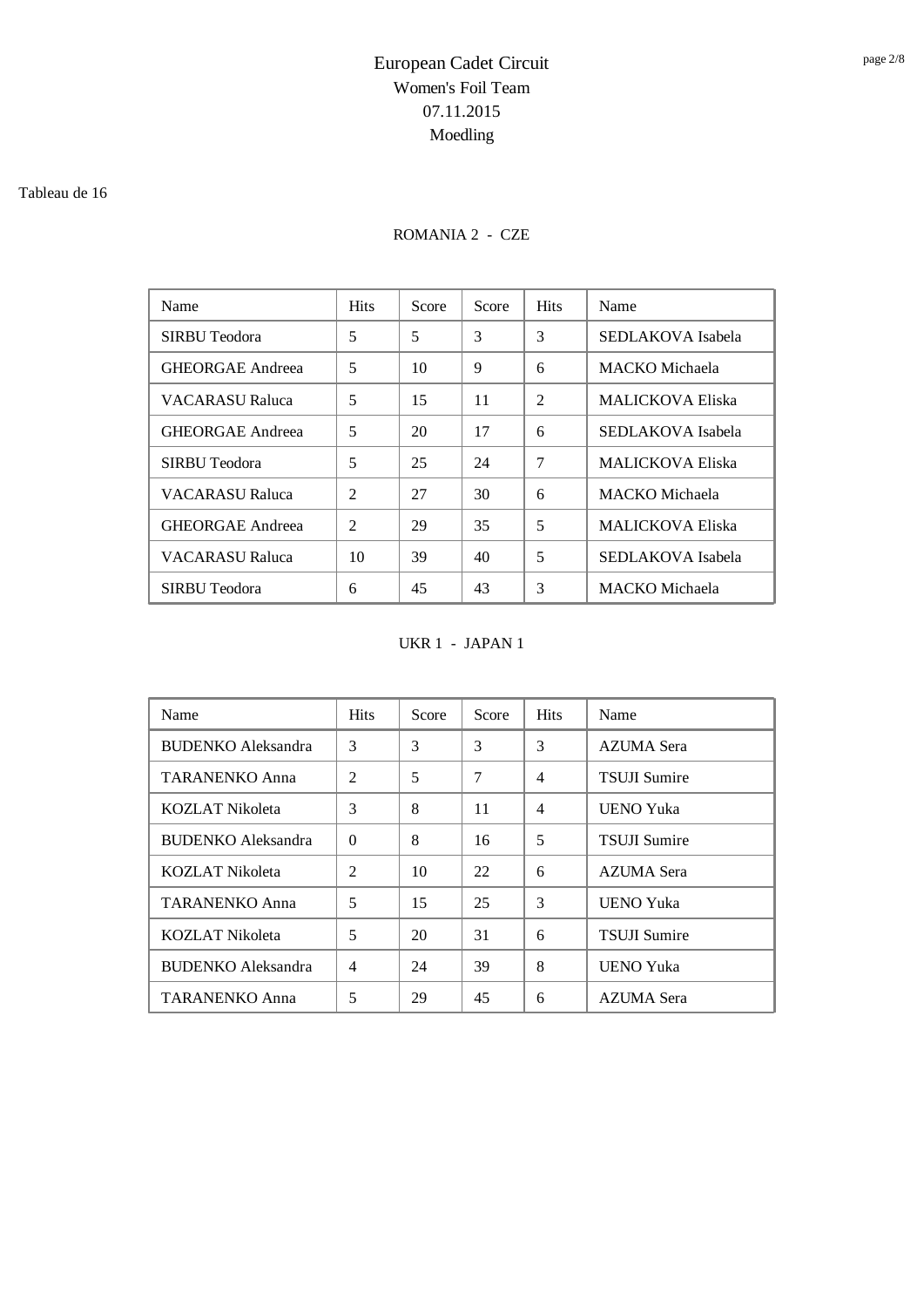#### Tableau de 16

### JAPAN 2 - UKR 2

| Name                    | <b>Hits</b>    | Score | Score | <b>Hits</b>    | Name                  |
|-------------------------|----------------|-------|-------|----------------|-----------------------|
| <b>TOSA Yukino</b>      | 5              | 5     | 4     | $\overline{4}$ | KOZLOVA Anastasia     |
| <b>FUKUTSUKA Tokiho</b> | 5              | 10    | 9     | 5              | <b>REBCHUNOVSKA</b>   |
| <b>KANO</b> Arisa       | 5              | 15    | 9     | $\Omega$       | <b>KZYRONOS Maria</b> |
| FUKUTSUKA Tokiho        | 5              | 20    | 17    | 8              | KOZLOVA Anastasia     |
| <b>TOSA Yukino</b>      | $\overline{4}$ | 24    | 20    | 3              | <b>KZYRONOS Maria</b> |
| <b>KANO</b> Arisa       | 6              | 30    | 23    | 3              | <b>REBCHUNOVSKA</b>   |
| FUKUTSUKA Tokiho        | 5              | 35    | 27    | $\overline{4}$ | <b>KZYRONOS Maria</b> |
| <b>KANO</b> Arisa       | 5              | 40    | 31    | $\overline{4}$ | KOZLOVA Anastasia     |
| TOSA Yukino             | 5              | 45    | 35    | 4              | <b>REBCHUNOVSKA</b>   |

GBR1 - ITA

| Name                     | <b>Hits</b>    | Score          | Score | <b>Hits</b>    | Name                     |
|--------------------------|----------------|----------------|-------|----------------|--------------------------|
| <b>HOME</b> Amy          | 1              | 1              | 5     | 5              | FAVARETTO Martina        |
| <b>VOESTE Mara</b>       | 3              | $\overline{4}$ | 8     | 3              | <b>BARALDI</b> Bianca    |
| <b>FAIRMAN</b> Charlotte | $\overline{4}$ | 8              | 13    | 5              | <b>RICCI</b> Marta       |
| <b>VOESTE Mara</b>       | 3              | 11             | 18    | 5              | <b>FAVARETTO Martina</b> |
| <b>HOME</b> Amy          | 9              | 20             | 25    | 7              | <b>RICCI Marta</b>       |
| <b>FAIRMAN</b> Charlotte | $\overline{4}$ | 24             | 27    | $\mathfrak{D}$ | <b>BARALDI</b> Bianca    |
| <b>VOESTE Mara</b>       | 3              | 27             | 30    | 3              | <b>RICCI</b> Marta       |
| <b>FAIRMAN</b> Charlotte | 3              | 30             | 32    | $\overline{2}$ | <b>FAVARETTO Martina</b> |
| <b>HOME Amy</b>          | 2              | 32             | 39    | 7              | <b>BARALDI</b> Bianca    |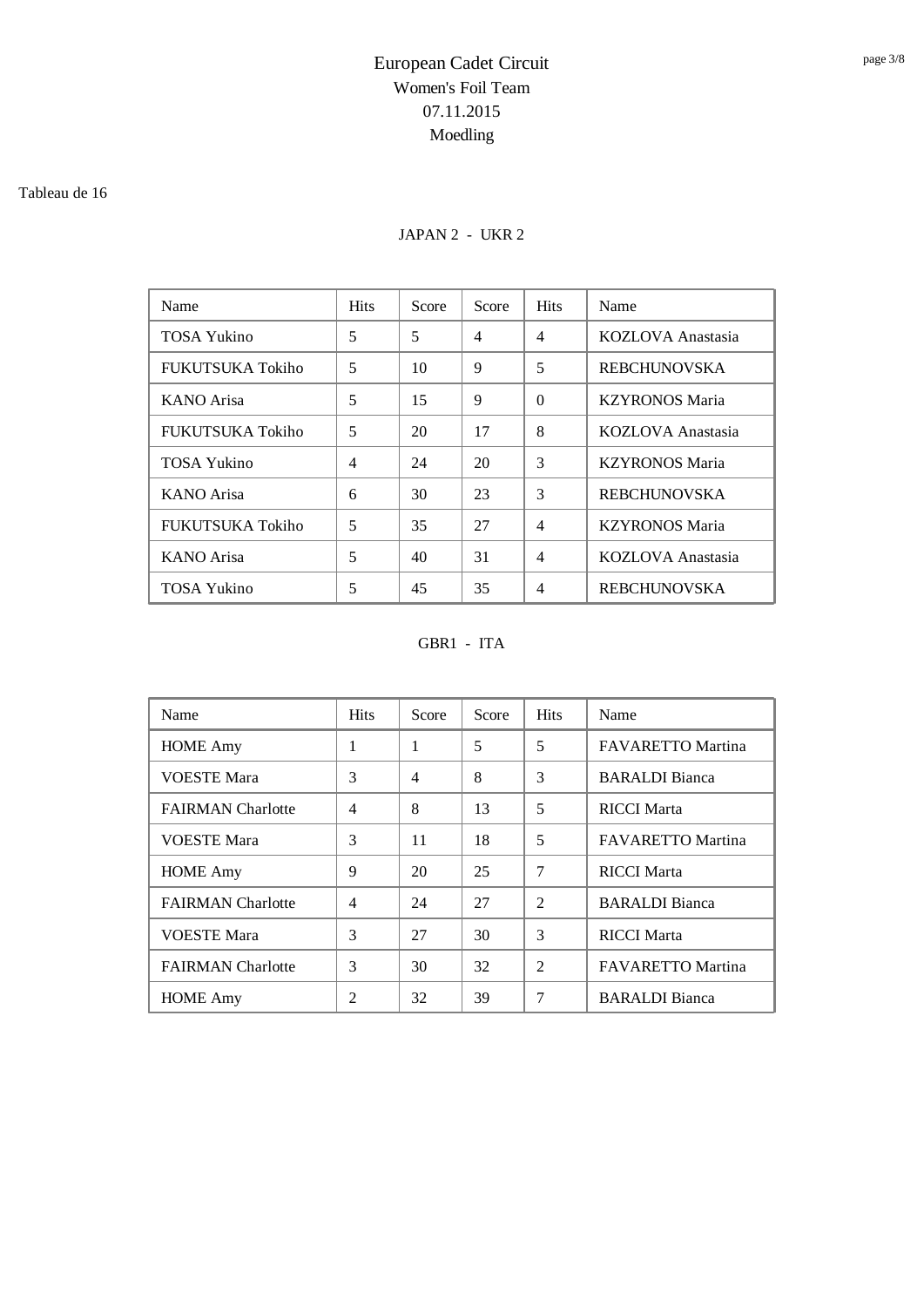#### Tableau de 16

### SVK 1 - GBR3

| Name                        | <b>Hits</b>    | Score | Score          | <b>Hits</b>    | Name                  |
|-----------------------------|----------------|-------|----------------|----------------|-----------------------|
| <b>CSEFALVAYOVA Kartoli</b> | 5              | 5     | $\overline{4}$ | $\overline{4}$ | <b>PATEL Serina</b>   |
| NAGYOVA Kitti               | 1              | 6     | 10             | 6              | <b>HUGES</b> Phobe    |
| <b>BARTALOVA Vivien</b>     | 3              | 9     | 11             | 1              | <b>BROWN</b> Madeline |
| <b>CSEFALVAYOVA Kartoli</b> | 6              | 15    | 19             | 8              | <b>HUGES</b> Phobe    |
| <b>BARTALOVA Vivien</b>     | 3              | 18    | 22             | 3              | <b>PATEL Serina</b>   |
| NAGYOVA Kitti               | 8              | 26    | 27             | 5              | <b>BROWN</b> Madeline |
| <b>BARTALOVA Vivien</b>     | 9              | 35    | 29             | $\overline{2}$ | <b>HUGES</b> Phobe    |
| <b>CSEFALVAYOVA Kartoli</b> | $\overline{4}$ | 39    | 30             | 1              | <b>BROWN</b> Madeline |
| NAGYOVA Kitti               | 6              | 45    | 36             | 6              | <b>PATEL Serina</b>   |

BELARUS 1 - LATVIA

| Name                    | <b>Hits</b> | Score | Score          | <b>Hits</b>    | Name                  |
|-------------------------|-------------|-------|----------------|----------------|-----------------------|
| <b>ANDREYENKA Hanna</b> | 5           | 5     | $\overline{2}$ | $\overline{2}$ | <b>SOLODKIHA J</b>    |
| <b>ANDREYENKA Yana</b>  | 5           | 10    | 7              | 5              | <b>KOTHIERINGER A</b> |
| <b>MALASHINA Yuliya</b> | 5           | 15    | 12             | 5              | <b>IVANOVA D</b>      |
| <b>ANDREYENKA Hanna</b> | 5           | 20    | 12             | $\Omega$       | <b>KOTHIERINGER A</b> |
| MALASHINA Yuliya        | 5           | 25    | 19             | 7              | <b>SOLODKIHA J</b>    |
| <b>ANDREYENKA Yana</b>  | 5           | 30    | 23             | $\overline{4}$ | <b>IVANOVA D</b>      |
| MALASHINA Yuliya        | $\Omega$    | 30    | 23             | $\Omega$       | <b>KOTHIERINGER A</b> |
| <b>ANDREYENKA Hanna</b> | 8           | 38    | 28             | 5              | <b>IVANOVA D</b>      |
| <b>ANDREYENKA Yana</b>  | 5           | 43    | 35             | 7              | SOLODKIHA J           |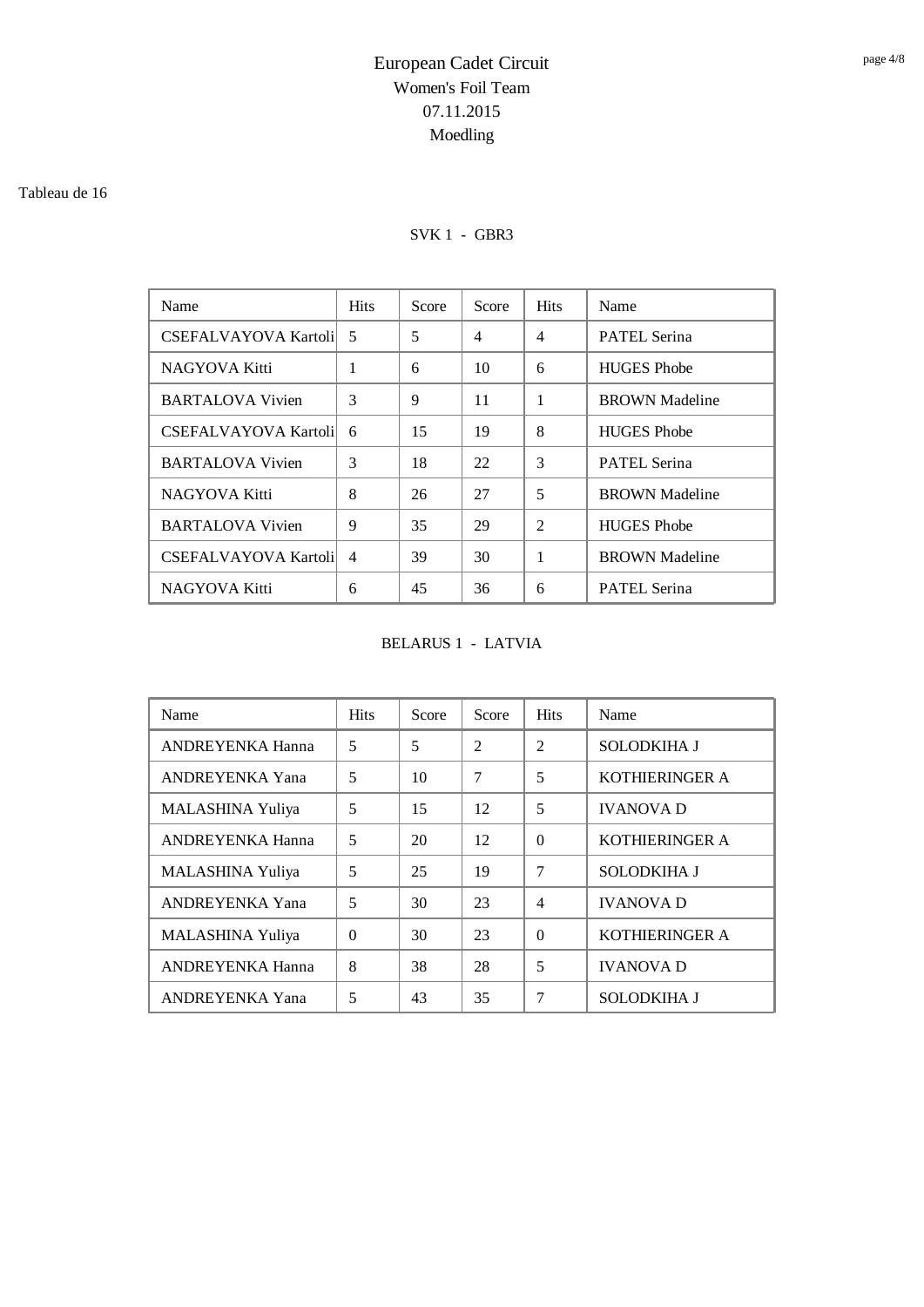#### Tableau de 8

### GBR2 - JAPAN 3

| Name                     | <b>Hits</b>    | Score | Score | <b>Hits</b>    | Name               |
|--------------------------|----------------|-------|-------|----------------|--------------------|
| <b>CAMPELL Alice</b>     | 5              | 5     | 1     | 1              | SAKAI Mako         |
| <b>GRANVILLE Bronwin</b> | 5              | 10    | 5     | $\overline{4}$ | <b>TEMIZU Rina</b> |
| <b>SHAW Rachel</b>       | 5              | 15    | 7     | 2              | HABASHITA Kanna    |
| <b>GRANVILLE Bronwin</b> | 4              | 19    | 11    | $\overline{4}$ | SAKAI Mako         |
| <b>CAMPELL Alice</b>     | 6              | 25    | 20    | 9              | HABASHITA Kanna    |
| <b>SHAW Rachel</b>       | 5              | 30    | 22    | $\overline{2}$ | TEMIZU Rina        |
| <b>GRANVILLE Bronwin</b> | $\overline{4}$ | 34    | 22    | $\Omega$       | HABASHITA Kanna    |
| <b>SHAW Rachel</b>       | 6              | 40    | 33    | 11             | <b>SAKAI Mako</b>  |
| <b>CAMPELL Alice</b>     | 5              | 45    | 38    | 5              | TEMIZU Rina        |

JAPAN 1 - ROMANIA 2

| Name                | <b>Hits</b> | Score | Score | <b>Hits</b>    | Name                    |
|---------------------|-------------|-------|-------|----------------|-------------------------|
| <b>UENO Yuka</b>    | 3           | 3     | 3     | 3              | SIRBU Teodora           |
| <b>AZUMA</b> Sera   | 7           | 10    | 5     | $\overline{2}$ | <b>GHEORGAE Andreea</b> |
| <b>TSUJI Sumire</b> | 5           | 15    | 9     | $\overline{4}$ | VACARASU Raluca         |
| UENO Yuka           | 5           | 20    | 10    | 1              | <b>GHEORGAE Andreea</b> |
| <b>TSUJI Sumire</b> | 5           | 25    | 12    | $\overline{2}$ | SIRBU Teodora           |
| AZUMA Sera          | 5           | 30    | 15    | 3              | <b>VACARASU Raluca</b>  |
| <b>TSUJI Sumire</b> | 5           | 35    | 16    | 1              | <b>GHEORGAE Andreea</b> |
| <b>UENO Yuka</b>    | 5           | 40    | 18    | $\overline{2}$ | VACARASU Raluca         |
| <b>AZUMA</b> Sera   | 5           | 45    | 18    | $\Omega$       | SIRBU Teodora           |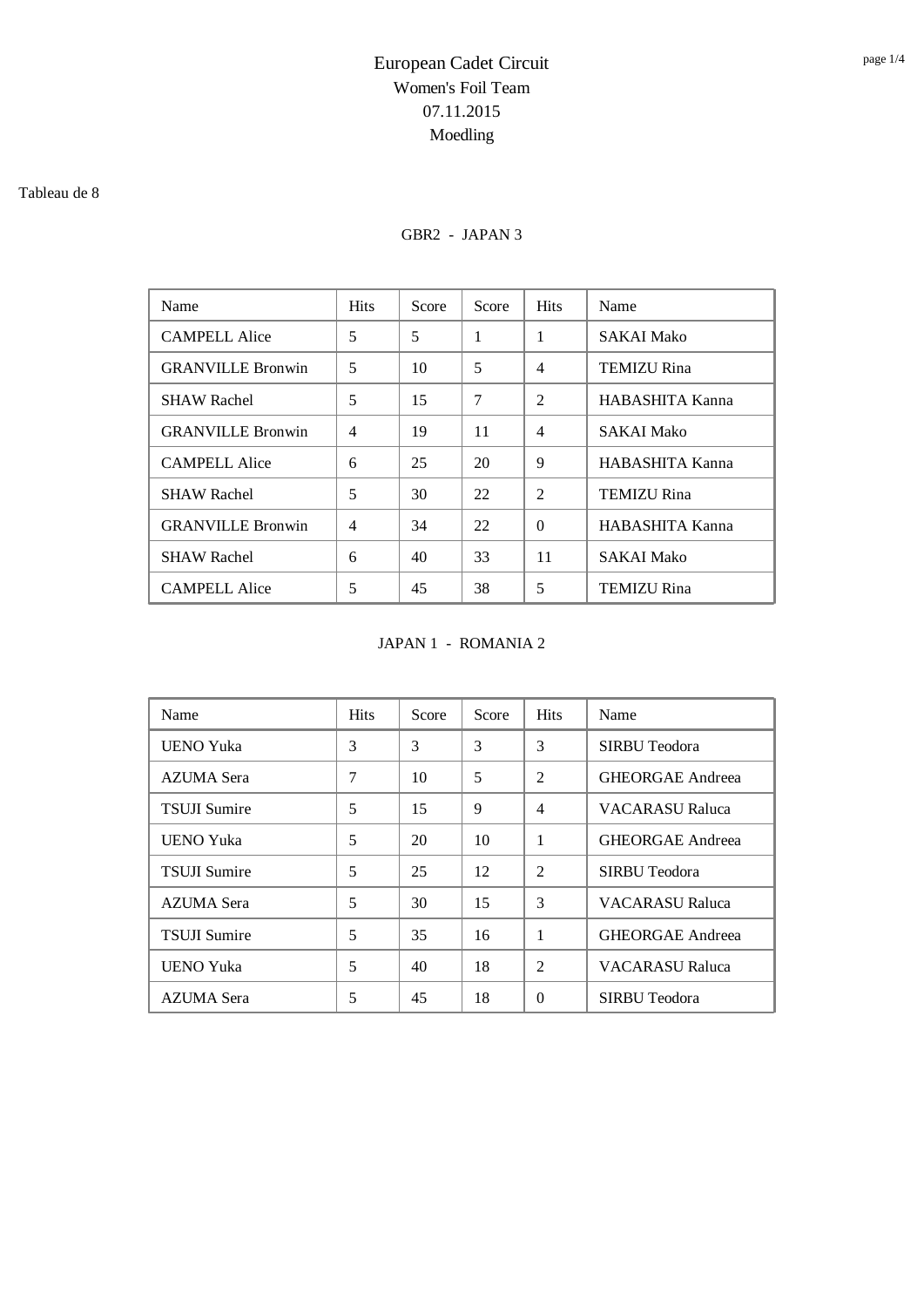#### Tableau de 8

### ITA - JAPAN 2

| Name                     | <b>Hits</b>    | Score | Score | <b>Hits</b>    | Name                    |
|--------------------------|----------------|-------|-------|----------------|-------------------------|
| <b>BARALDI</b> Bianca    | 5              | 5     | 3     | 3              | <b>KANO</b> Arisa       |
| <b>RICCI Marta</b>       | $\overline{4}$ | 9     | 10    | 7              | <b>TOSA Yukino</b>      |
| <b>FAVARETTO Martina</b> | 6              | 15    | 13    | 3              | <b>FUKUTSUKA Tokiho</b> |
| <b>RICCI Marta</b>       | 5              | 20    | 13    | $\Omega$       | <b>KANO</b> Arisa       |
| <b>BARALDI</b> Bianca    | 5              | 25    | 16    | 3              | <b>FUKUTSUKA Tokiho</b> |
| <b>FAVARETTO Martina</b> | 5              | 30    | 19    | 3              | TOSA Yukino             |
| <b>RICCI</b> Marta       | 5              | 35    | 20    | 1              | <b>FUKUTSUKA Tokiho</b> |
| <b>FAVARETTO Martina</b> | 5              | 40    | 24    | $\overline{4}$ | <b>KANO</b> Arisa       |
| <b>BARALDI</b> Bianca    | 4              | 44    | 31    | 7              | TOSA Yukino             |

BELARUS 1 - SVK 1

| Name                    | <b>Hits</b> | Score | Score          | <b>Hits</b>    | Name                        |
|-------------------------|-------------|-------|----------------|----------------|-----------------------------|
| <b>ANDREYENKA Yana</b>  | 5           | 5     | $\overline{2}$ | $\overline{2}$ | <b>CSEFALVAYOVA Kartoli</b> |
| ZAKHARAVA Dziyana       | 3           | 8     | 4              | $\overline{2}$ | <b>NAGYOVA Kitti</b>        |
| <b>ANDREYENKA Hanna</b> | 6           | 14    | 6              | $\mathfrak{D}$ | <b>BARTALOVA Vivien</b>     |
| ZAKHARAVA Dziyana       | 6           | 20    | 8              | $\mathfrak{D}$ | <b>CSEFALVAYOVA Kartoli</b> |
| <b>ANDREYENKA Yana</b>  | 1           | 21    | 11             | 3              | <b>BARTALOVA Vivien</b>     |
| <b>ANDREYENKA Hanna</b> | 8           | 29    | 21             | 10             | NAGYOVA Kitti               |
| ZAKHARAVA Dziyana       | 6           | 35    | 25             | $\overline{4}$ | <b>BARTALOVA Vivien</b>     |
| ANDREYENKA Hanna        | 5           | 40    | 29             | $\overline{4}$ | <b>CSEFALVAYOVA Kartoli</b> |
| <b>ANDREYENKA Yana</b>  | 5           | 45    | 29             | $\Omega$       | NAGYOVA Kitti               |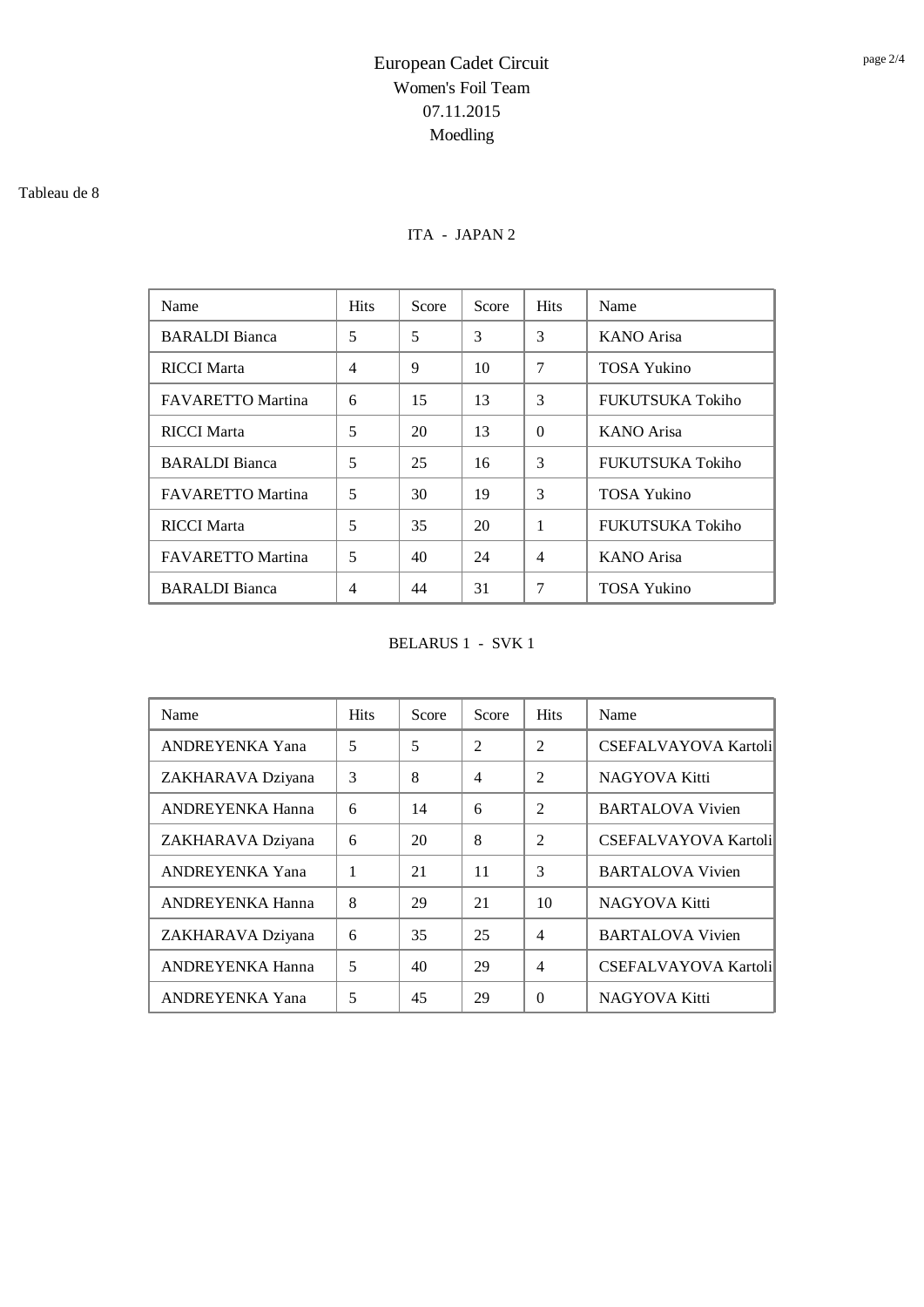### Semi-finals

### JAPAN 1 - GBR2

| Name                | <b>Hits</b> | Score | Score | <b>Hits</b>    | Name                     |
|---------------------|-------------|-------|-------|----------------|--------------------------|
| <b>AZUMA</b> Sera   | 5           | 5     | 3     | 3              | <b>SHAW Rachel</b>       |
| <b>TSUJI Sumire</b> | 5           | 10    | 9     | 6              | <b>CAMPELL Alice</b>     |
| UENO Yuka           | $\theta$    | 10    | 10    | $\mathbf{1}$   | <b>GRANVILLE Bronwin</b> |
| <b>TSUJI Sumire</b> | 6           | 16    | 14    | $\overline{4}$ | <b>SHAW Rachel</b>       |
| AZUMA Sera          | 9           | 25    | 14    | $\Omega$       | <b>GRANVILLE Bronwin</b> |
| UENO Yuka           | 5           | 30    | 15    | $\mathbf{1}$   | <b>CAMPELL Alice</b>     |
| <b>TSUJI Sumire</b> | 5           | 35    | 18    | 3              | <b>GRANVILLE Bronwin</b> |
| <b>UENO Yuka</b>    | 5           | 40    | 19    | 1              | <b>SHAW Rachel</b>       |
| <b>AZUMA</b> Sera   | 5           | 45    | 23    | $\overline{4}$ | <b>CAMPELL Alice</b>     |

BELARUS 1 - ITA

| Name                    | <b>Hits</b>    | Score | Score | <b>Hits</b> | Name                     |
|-------------------------|----------------|-------|-------|-------------|--------------------------|
| <b>ANDREYENKA Yana</b>  | 3              | 3     | 5     | 5           | <b>FAVARETTO Martina</b> |
| ZAKHARAVA Dziyana       | $\Omega$       | 3     | 10    | 5           | <b>BARALDI</b> Bianca    |
| <b>ANDREYENKA Hanna</b> | 4              | 7     | 15    | 5           | <b>RICCI Marta</b>       |
| ZAKHARAVA Dziyana       | $\Omega$       | 7     | 20    | 5           | <b>FAVARETTO Martina</b> |
| <b>ANDREYENKA Yana</b>  | $\overline{2}$ | 9     | 25    | 5           | <b>RICCI Marta</b>       |
| <b>ANDREYENKA Hanna</b> | $\mathfrak{D}$ | 11    | 30    | 5           | <b>BARALDI</b> Bianca    |
| ZAKHARAVA Dziyana       | 1              | 12    | 35    | 5           | <b>RICCI</b> Marta       |
| <b>ANDREYENKA Hanna</b> | 3              | 15    | 40    | 5           | <b>FAVARETTO Martina</b> |
| <b>ANDREYENKA Yana</b>  | 3              | 18    | 45    | 5           | <b>BARALDI</b> Bianca    |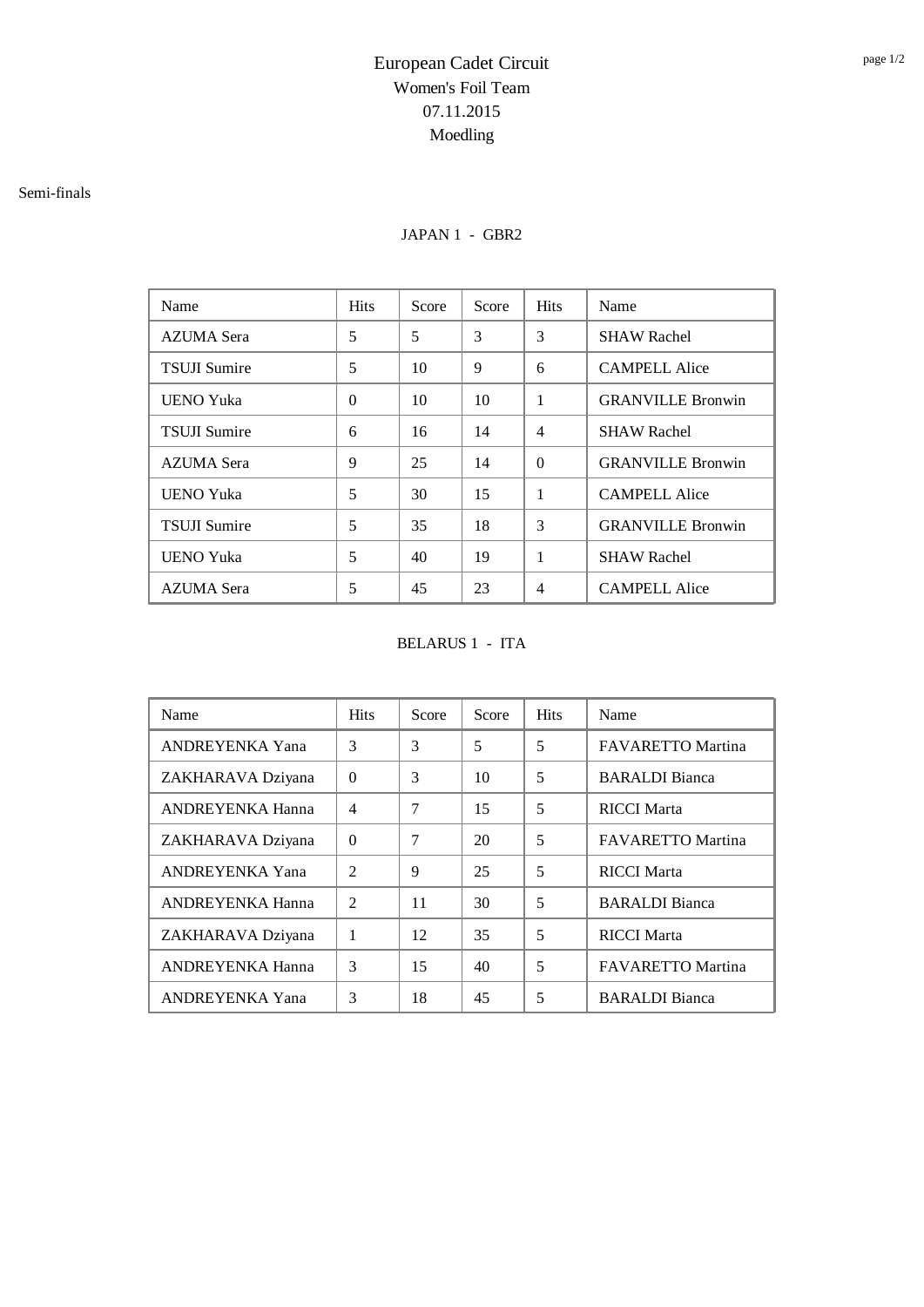### ITA - JAPAN 1

| Name                     | <b>Hits</b>    | Score | Score | <b>Hits</b>    | Name                |
|--------------------------|----------------|-------|-------|----------------|---------------------|
| <b>BARALDI</b> Bianca    | $\overline{2}$ | 2     | 4     | $\overline{4}$ | <b>UENO Yuka</b>    |
| <b>RICCI</b> Marta       | 3              | 5     | 10    | 6              | AZUMA Sera          |
| <b>FAVARETTO Martina</b> | 10             | 15    | 13    | 3              | <b>TSUJI Sumire</b> |
| <b>RICCI Marta</b>       | 3              | 18    | 14    | 1              | <b>UENO Yuka</b>    |
| <b>BARALDI</b> Bianca    | $\mathfrak{D}$ | 20    | 15    | 1              | <b>TSUJI Sumire</b> |
| <b>FAVARETTO Martina</b> | 8              | 28    | 21    | 6              | <b>AZUMA</b> Sera   |
| <b>RICCI Marta</b>       | $\overline{4}$ | 32    | 24    | 3              | <b>TSUJI Sumire</b> |
| <b>FAVARETTO Martina</b> | 5              | 37    | 29    | 5              | <b>UENO Yuka</b>    |
| <b>BARALDI</b> Bianca    | 5              | 42    | 37    | 8              | AZUMA Sera          |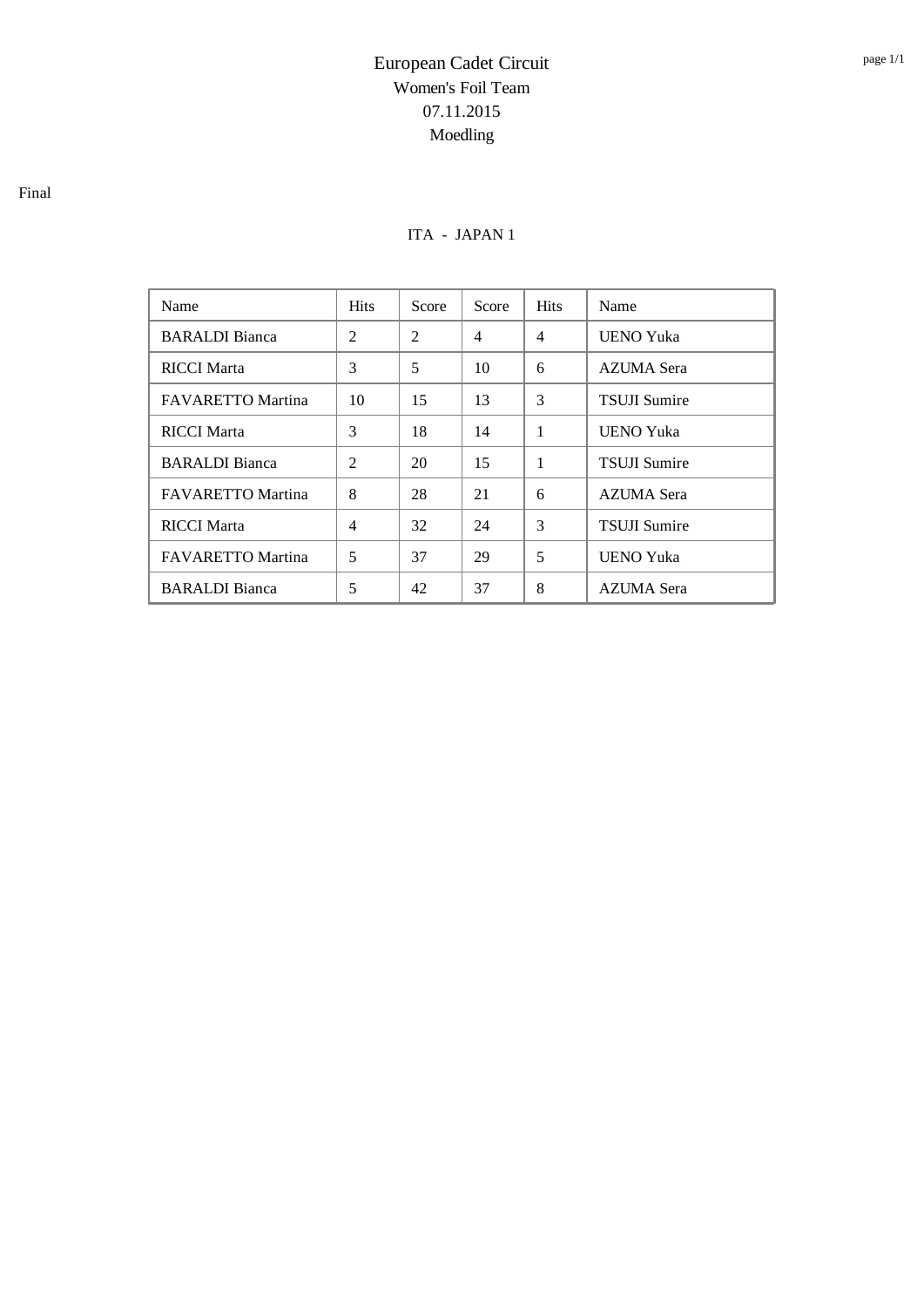#### Tableau 9-16 de 8

### UKR 1 - CZE

| Name                      | <b>Hits</b>    | Score | Score          | <b>Hits</b>    | Name                    |
|---------------------------|----------------|-------|----------------|----------------|-------------------------|
| <b>TARANENKO Anna</b>     | 5              | 5     | 1              | 1              | <b>MALICKOVA Eliska</b> |
| <b>SADIY</b>              | $\Omega$       | 5     | $\overline{4}$ | 3              | MACKO Michaela          |
| <b>BUDENKO</b> Aleksandra | 10             | 15    | 10             | 6              | SEDLAKOVA Isabela       |
| <b>SADIY</b>              | $\overline{4}$ | 19    | 11             | 1              | <b>MALICKOVA Eliska</b> |
| <b>TARANENKO Anna</b>     | 6              | 25    | 12             |                | SEDLAKOVA Isabela       |
| <b>BUDENKO</b> Aleksandra | 5              | 30    | 13             | 1              | MACKO Michaela          |
| <b>SADIY</b>              | $\overline{4}$ | 34    | 15             | $\mathfrak{D}$ | SEDLAKOVA Isabela       |
| <b>BUDENKO</b> Aleksandra | 6              | 40    | 23             | 8              | <b>MALICKOVA Eliska</b> |
| TARANENKO Anna            | 5              | 45    | 26             | 3              | MACKO Michaela          |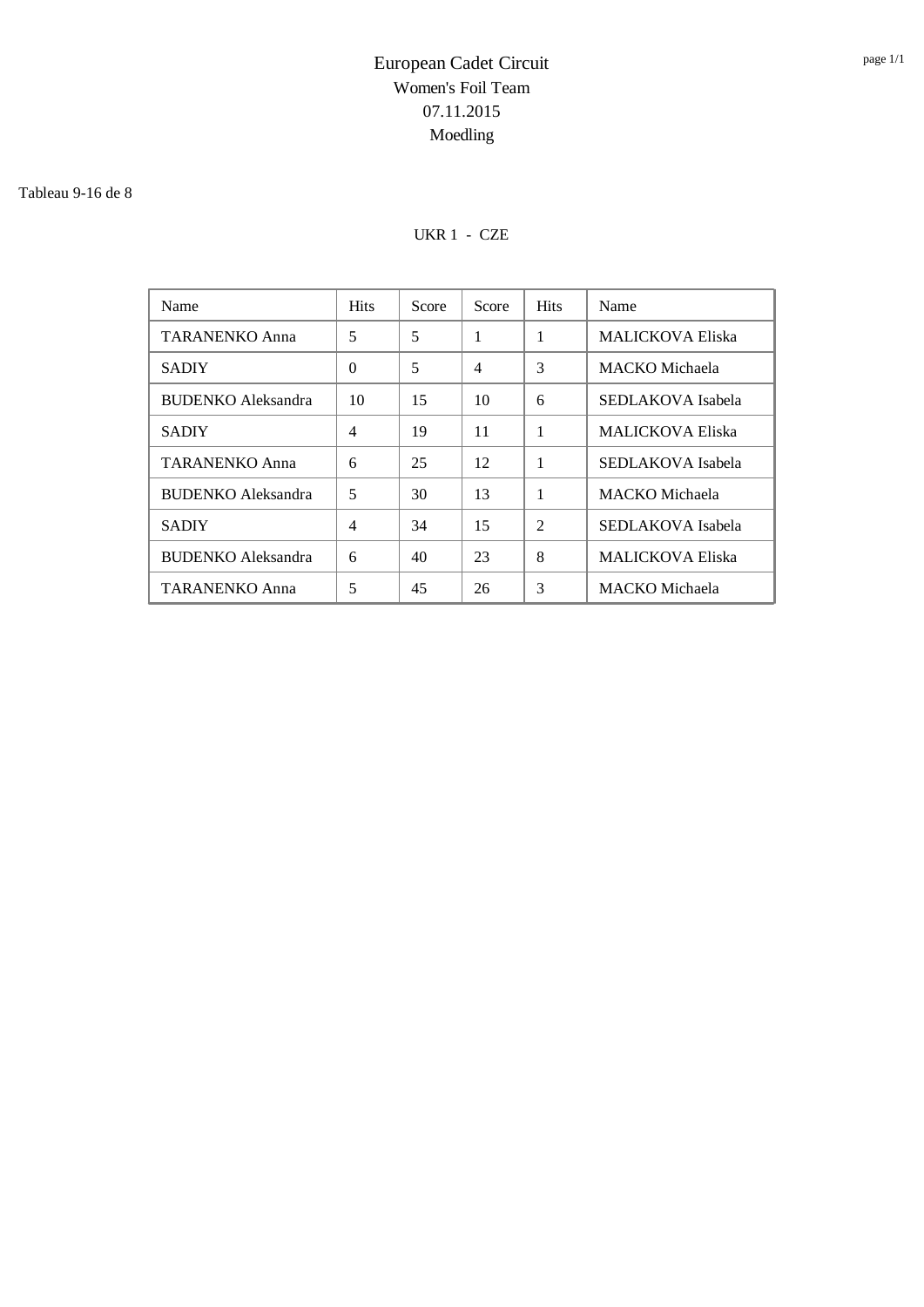#### Tableau 5-8 de 4

### ROMANIA 2 - JAPAN 3

| Name                    | <b>Hits</b>    | Score | Score | <b>Hits</b>    | Name               |
|-------------------------|----------------|-------|-------|----------------|--------------------|
| <b>VACARASU Raluca</b>  | 5              | 5     | 3     | 3              | <b>TEMIZU Rina</b> |
| SIRBU Teodora           | 5              | 10    | 4     | 1              | HABASHITA Kanna    |
| <b>GHEORGAE Andreea</b> | 3              | 13    | 14    | 10             | <b>SAKAI Mako</b>  |
| <b>VACARASU Raluca</b>  | $\overline{2}$ | 15    | 20    | 6              | HABASHITA Kanna    |
| <b>GHEORGAE Andreea</b> | 10             | 25    | 24    | $\overline{4}$ | <b>TEMIZU Rina</b> |
| SIRBU Teodora           | 5              | 30    | 24    | $\Omega$       | <b>SAKAI Mako</b>  |
| <b>GHEORGAE Andreea</b> | 3              | 33    | 35    | 11             | HABASHITA Kanna    |
| <b>VACARASU Raluca</b>  | 7              | 40    | 38    | 3              | <b>SAKAI Mako</b>  |
| SIRBU Teodora           | 1              | 41    | 45    | 7              | <b>TEMIZU Rina</b> |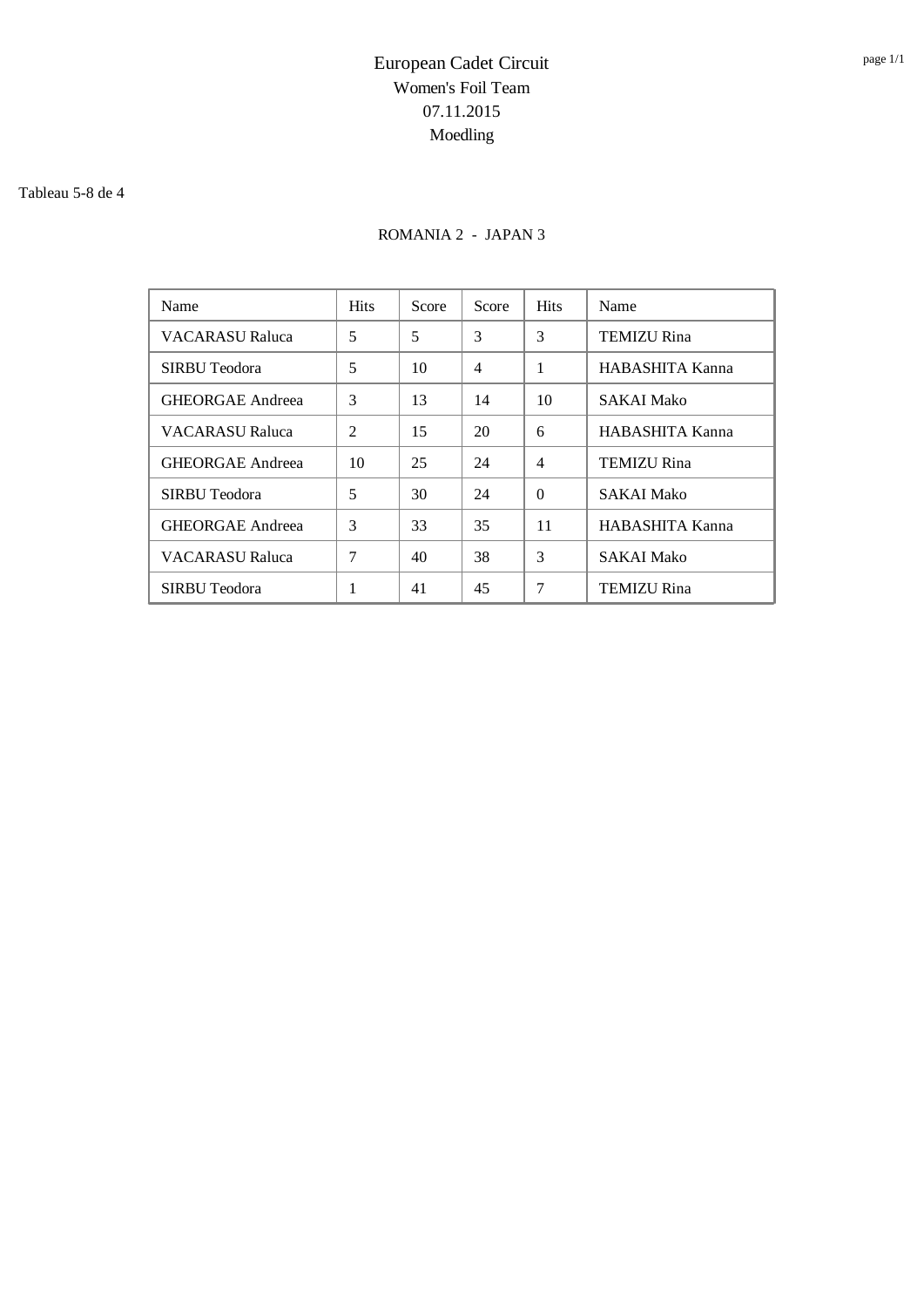### 5e place

### JAPAN 2 - JAPAN 3

| Name                    | <b>Hits</b> | Score | Score | <b>Hits</b>    | Name               |
|-------------------------|-------------|-------|-------|----------------|--------------------|
| KANO Arisa              | 5           | 5     | 5     | 5              | <b>TEMIZU Rina</b> |
| TOSA Yukino             | 5           | 10    | 10    | 5              | HABASHITA Kanna    |
| <b>FUKUTSUKA Tokiho</b> | 5           | 15    | 15    | 5              | <b>SAKAI Mako</b>  |
| <b>KANO</b> Arisa       | 5           | 20    | 20    | 5              | HABASHITA Kanna    |
| <b>FUKUTSUKA Tokiho</b> | 5           | 25    | 25    | 5              | <b>TEMIZU Rina</b> |
| <b>TOSA Yukino</b>      | 5           | 30    | 30    | 5              | <b>SAKAI Mako</b>  |
| <b>FUKUTSUKA Tokiho</b> | 5           | 35    | 35    | 5              | HABASHITA Kanna    |
| <b>KANO</b> Arisa       | 5           | 40    | 40    | 5              | <b>SAKAI Mako</b>  |
| TOSA Yukino             | 5           | 45    | 44    | $\overline{4}$ | <b>TEMIZU Rina</b> |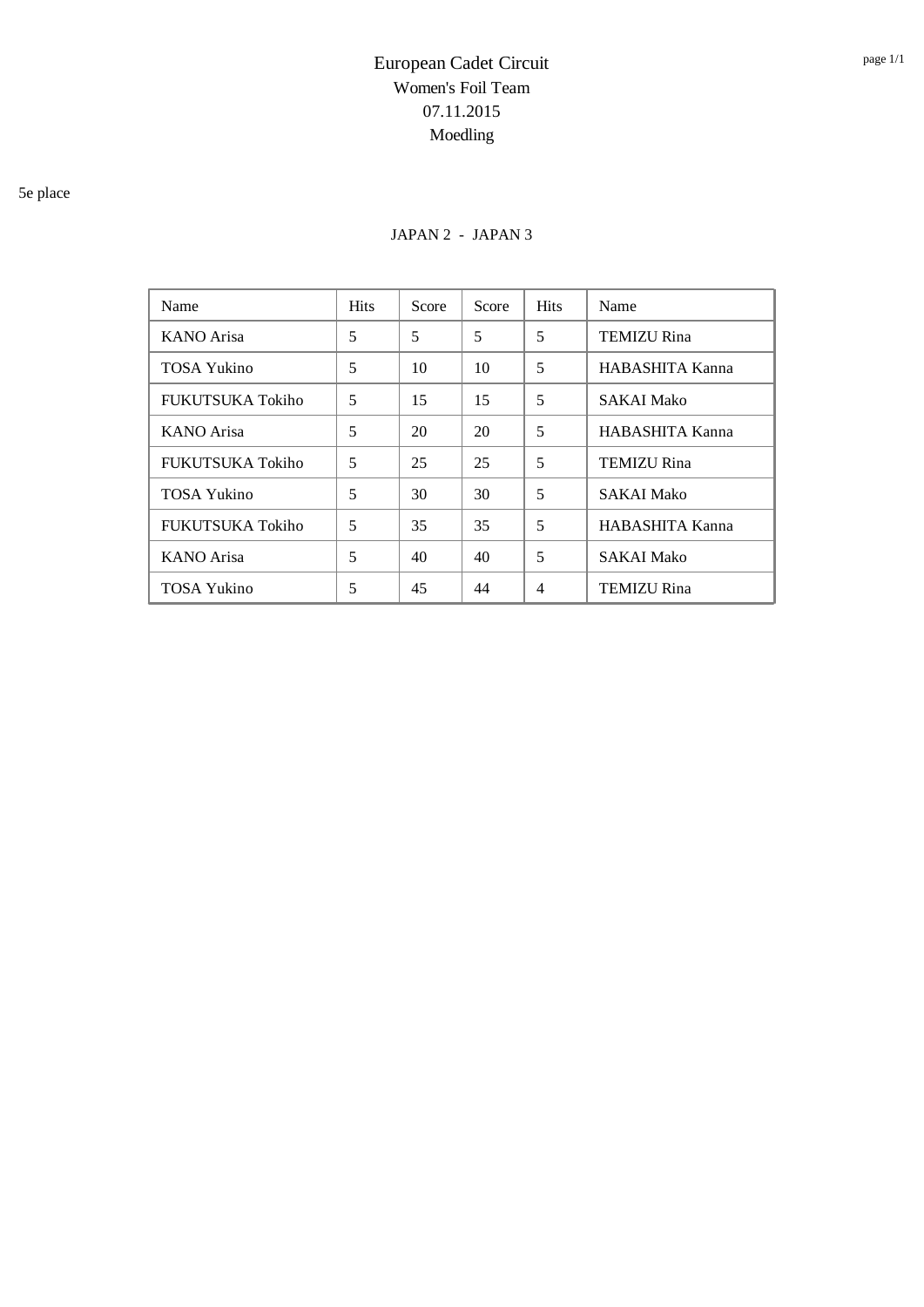### Third place

### BELARUS 1 - GBR2

| Name                    | <b>Hits</b> | Score | Score | <b>Hits</b> | Name                     |
|-------------------------|-------------|-------|-------|-------------|--------------------------|
| ANDREYENKA Hanna        | 5           | 5     | 3     | 3           | <b>CAMPELL Alice</b>     |
| ANDREYENKA Yana         | $\Omega$    | 5     | 3     | $\Omega$    | <b>GRANVILLE Bronwin</b> |
| ZAKHARAVA Dziyana       | 10          | 15    | 13    | 10          | <b>SHAW Rachel</b>       |
| <b>ANDREYENKA Hanna</b> | $\Omega$    | 15    | 13    | $\Omega$    | <b>GRANVILLE Bronwin</b> |
| ZAKHARAVA Dziyana       | 7           | 22    | 20    | 7           | <b>CAMPELL Alice</b>     |
| <b>ANDREYENKA Yana</b>  | 8           | 30    | 25    | 5           | <b>SHAW Rachel</b>       |
| ZAKHARAVA Dziyana       | 3           | 33    | 28    | 3           | <b>GRANVILLE Bronwin</b> |
| <b>ANDREYENKA Hanna</b> | 7           | 40    | 29    | 1           | <b>SHAW Rachel</b>       |
| ANDREYENKA Yana         | 5           | 45    | 32    | 3           | <b>CAMPELL Alice</b>     |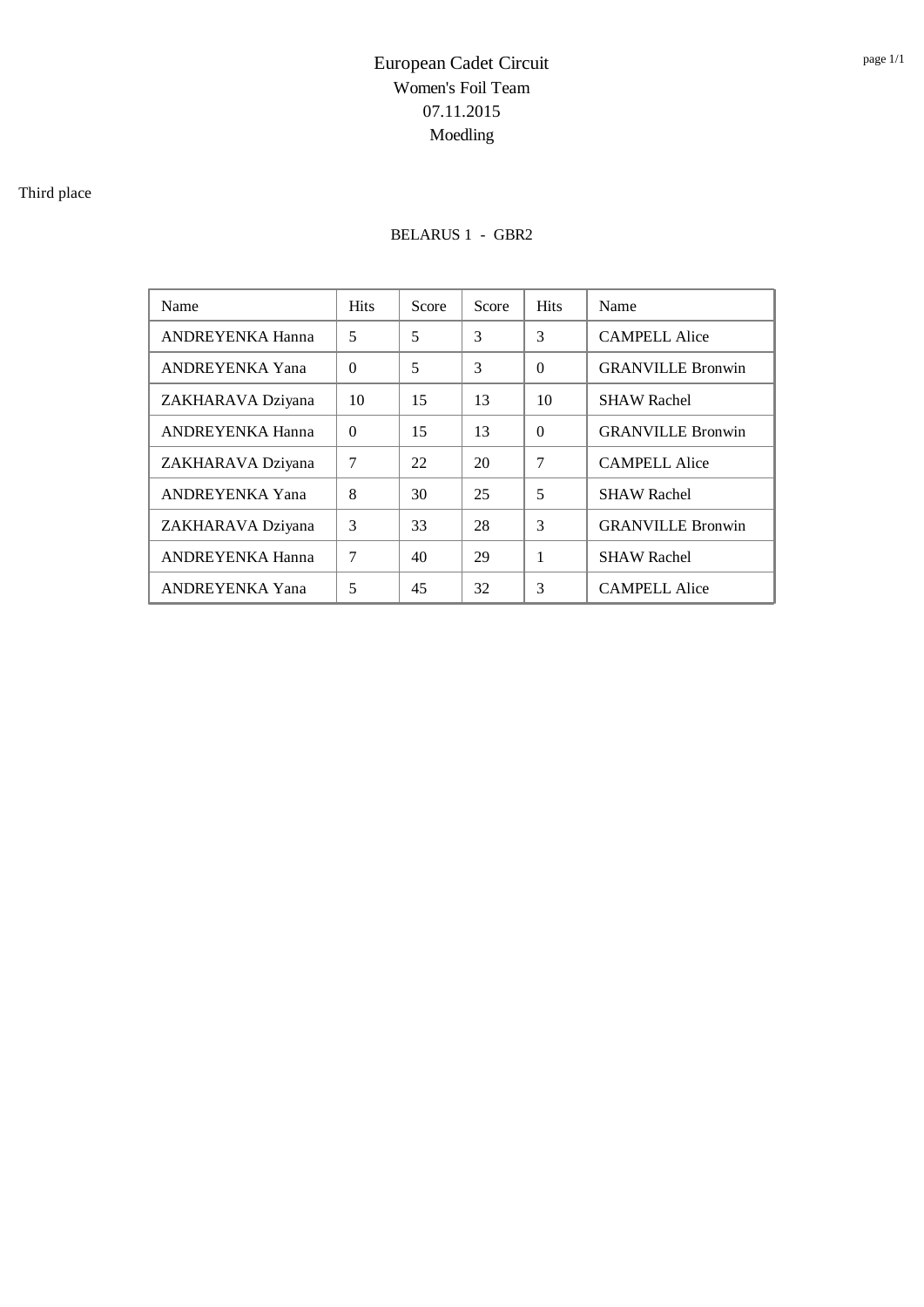Overall ranking (ordered by ranking - 32 teams)

| rank           | name                | flag           | nat.       |
|----------------|---------------------|----------------|------------|
| 1              | <b>ITA</b>          |                | <b>ITA</b> |
| $\overline{2}$ | <b>JAPAN1</b>       |                | <b>JPN</b> |
| 3              | <b>BELARUS 1</b>    |                | <b>BLR</b> |
| $\overline{4}$ | GBR <sub>2</sub>    |                | <b>GBR</b> |
| 5              | <b>JAPAN2</b>       |                | <b>JPN</b> |
| 6              | <b>JAPAN 3</b>      |                | <b>JPN</b> |
| $\overline{7}$ | <b>ROMANIA 2</b>    |                | <b>ROU</b> |
| 8              | SVK <sub>1</sub>    | 脚              | <b>SVK</b> |
| 9              | UKR <sub>2</sub>    |                | <b>UKR</b> |
| 10             | UKR <sub>1</sub>    |                | <b>UKR</b> |
| 11             | SVK <sub>2</sub>    | U.             | <b>SVK</b> |
| 12             | <b>CZE</b>          |                | <b>CZE</b> |
| 13             | GBR1                |                | <b>GBR</b> |
| 14             | GBR <sub>3</sub>    |                | GBR        |
| 14             | <b>LATVIA</b>       |                | <b>LAT</b> |
| 14             | <b>USA/NED</b>      |                | <b>USA</b> |
| 17             | ALG/BRD             | G              | <b>ALG</b> |
| 18             | <b>BELARUS 2</b>    |                | <b>BLR</b> |
| 19             | <b>BUL</b>          |                | <b>BUL</b> |
| 20             | <b>GREECE 1</b>     |                | <b>GRE</b> |
| 21             | <b>GRE/DEN</b>      |                | <b>GRE</b> |
| 22             | <b>GREECE 2</b>     |                | <b>GRE</b> |
| 23             | POLAND <sub>1</sub> |                | POL        |
| 24             | POLAND <sub>2</sub> |                | <b>POL</b> |
| 25             | POLAND <sub>3</sub> |                | POL        |
| 26             | <b>ROMANIA 1</b>    |                | <b>ROU</b> |
| 27             | <b>RUSSIA</b>       |                | <b>RUS</b> |
| 28             | <b>SWEDEN</b>       |                | <b>SWE</b> |
| 29             | TUR <sub>1</sub>    | $\mathsf{C}^*$ | <b>TUR</b> |
| 30             | TUR <sub>2</sub>    | $\mathsf{C}^*$ | TUR        |
| 31             | TUR <sub>3</sub>    | $\overline{C}$ | <b>TUR</b> |
| 32             | UKR <sub>3</sub>    |                | UKR        |